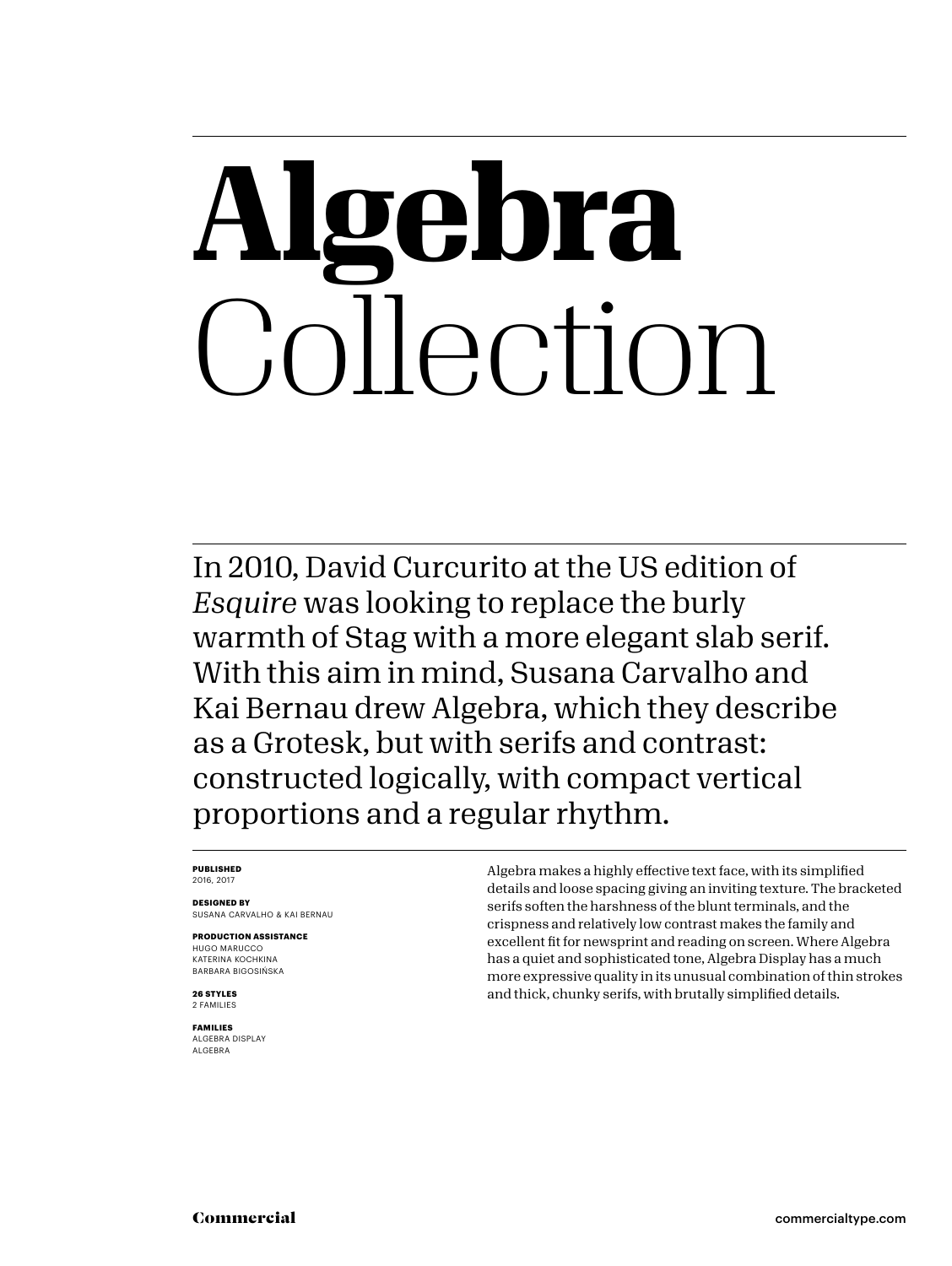## bra Display

### Algebra Display was drawn for the US edition of *Esquire* in 2013, adding a gracefully aggressive tone to large headlines and initials.

### **PUBLISHED** 2017

**DESIGNED BY** SUSANA CARVALHO & KAI BERNAU

**PRODUCTION ASSISTANCE** KATERINA KOCHKINA

**14 STYLES** 7 WEIGHTS W/ ITALICS

### **FEATURES**

PROPORTIONAL LINING FIGURES FRACTIONS (PREBUILT AND ARBITRARY) SUPERSCRIPT/SUBSCRIPT

Like its all-purpose sibling Algebra, Algebra Display was inspired by the construction and proportions of Grotesks. Its details are influenced by many of the superelliptical serif families that helped define the aesthetic of the mid 20th century, particularly in central Europe. While many of these typefaces were quite staid, Algebra Display has a contemporary air of brutality, with terminals and serifs abruptly sheared off. Compared to Algebra, Algebra Display is both higher and lower in contrast: the serifs gain weight, while the thin strokes are thinner, giving an unexpectedly active texture compared to a typical low-contrast slab serif. The serif bracketing is tight, giving subtle elegance without introducing softness. Algebra Display covers many tones across its range of seven weights: icily pretty in the light weights, bracingly strange in the heaviest weights, and sophisticated in between, with a refreshing simplicity in the italics.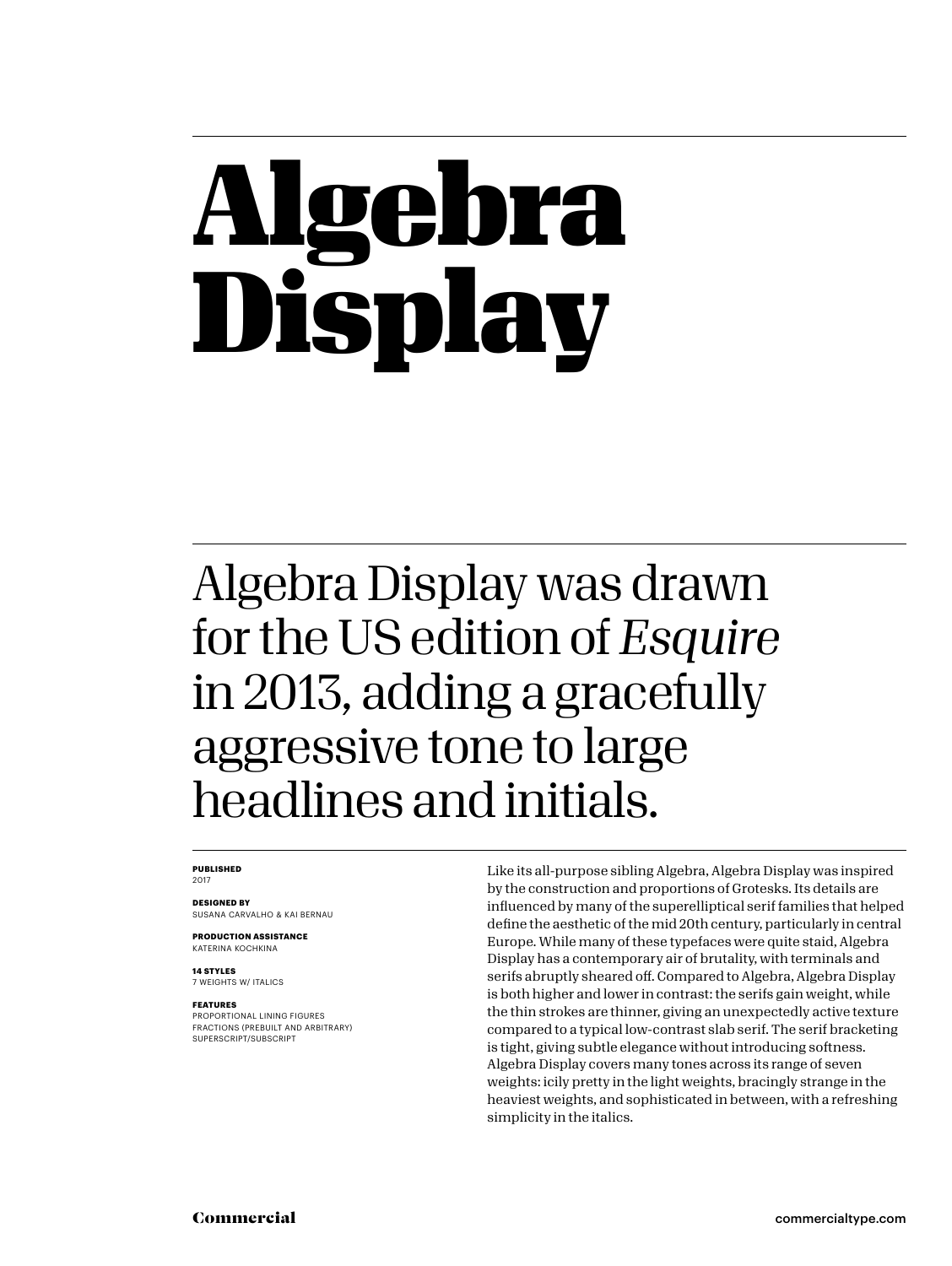

# *Svårlösligt MARKING Telescope*

ALGEBRA DISPLAY THIN ITALIC, 100 PT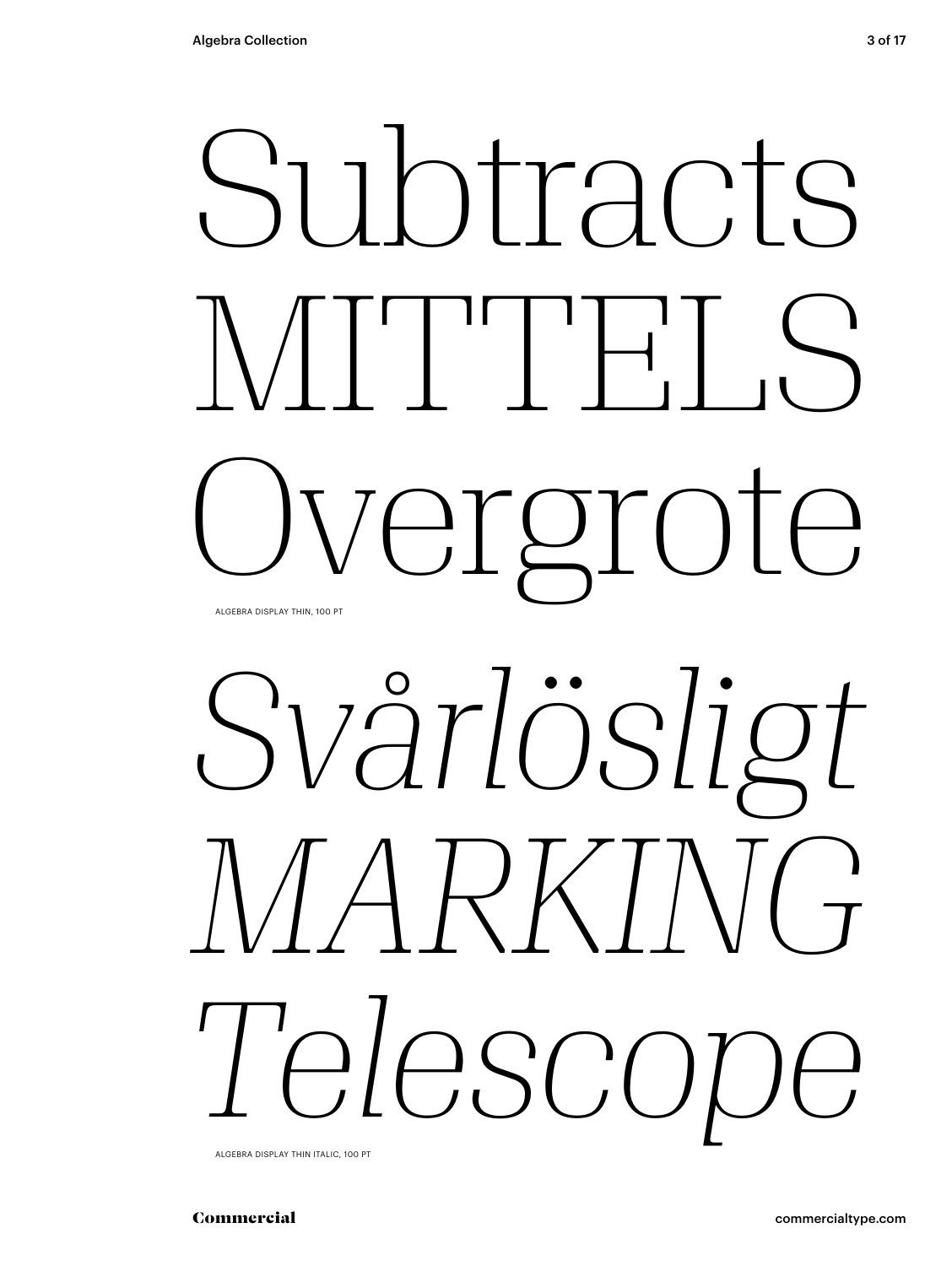# Revitalize  $N/H'N/H'$ Innilokuð

ALGEBRA DISPLAY LIGHT, 100 PT

## *Nominate ĮSIKŪRĘS Arċipelagi* ALGEBRA DISPLAY LIGHT ITALIC, 100 PT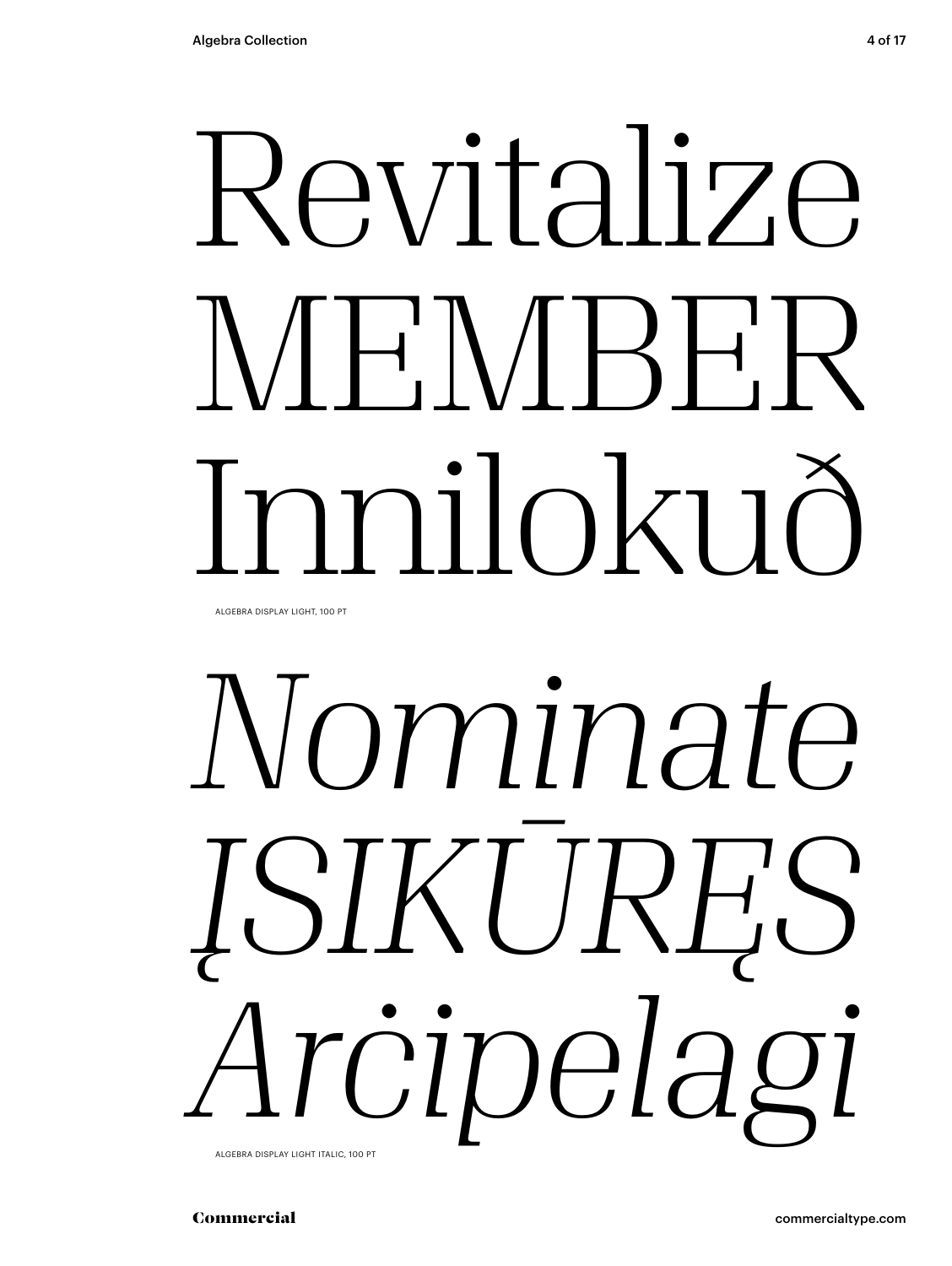# Precisión ŽARKOM Resonate

ALGEBRA DISPLAY REGULAR, 100 PT

# *Diffirenza VOYAGES Interação*

ALGEBRA DISPLAY REGULAR ITALIC, 100 PT

Commercial commercialtype.com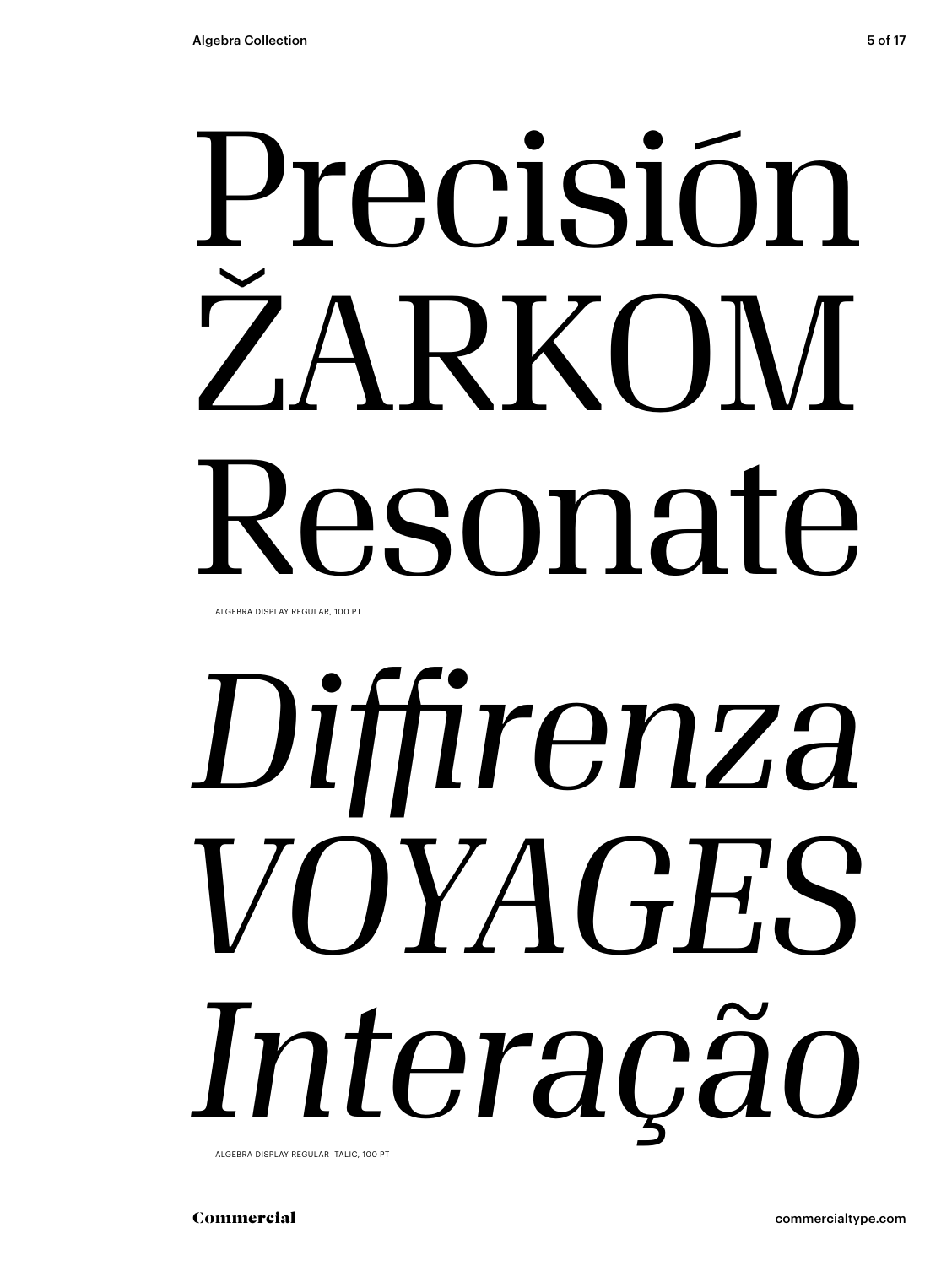# Xemilkirî BEWEGT Released

ALGEBRA DISPLAY REGULAR NO. 2, 100 PT

# *Særdeles FIXTURE Vantages*

ALGEBRA DISPLAY REGULAR NO. 2 ITALIC, 100 PT [ALTERNATE a g]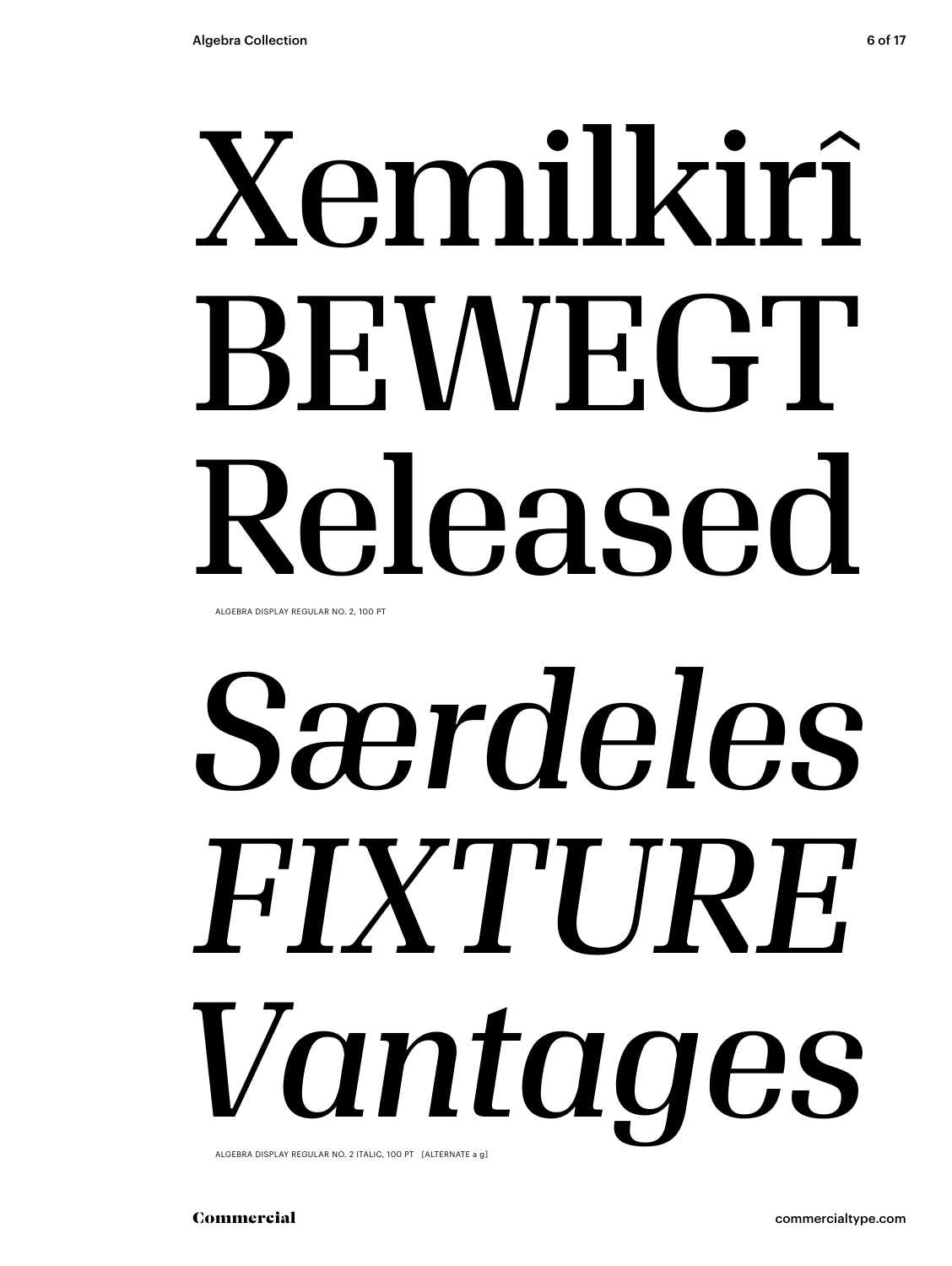## Excavate MODELE. Išvystyta ALGEBRA DISPLAY MEDIUM, 100 PT

# *Množství SHIFTED Integrate*

ALGEBRA DISPLAY MEDIUM ITALIC, 100 PT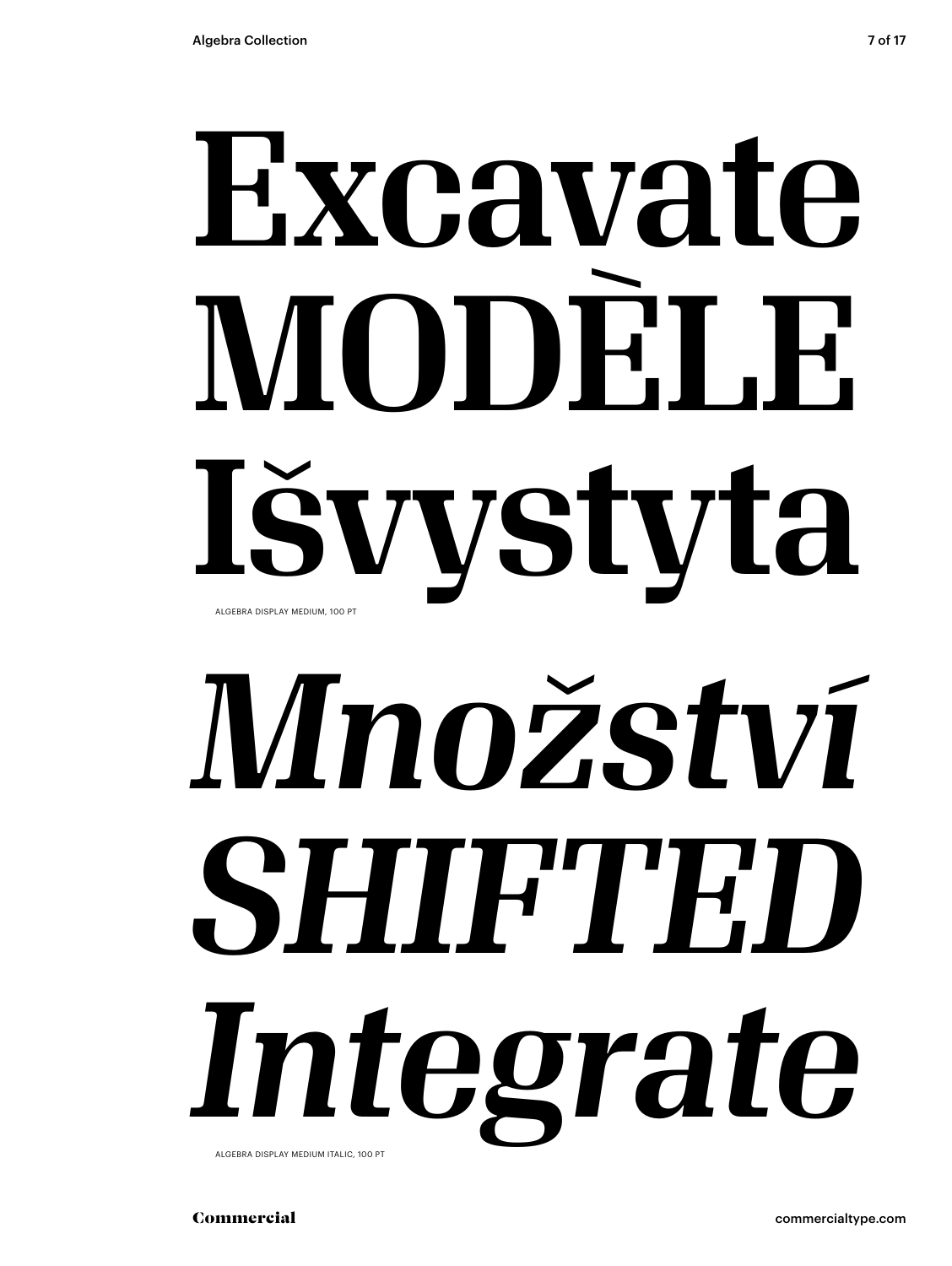## **Tændrør CIRCUIT Létrejött** ALGEBRA DISPLAY BOLD, 100 PT

# *Quarters MÜTZEN Hilagang*

ALGEBRA DISPLAY BOLD ITALIC, 100 PT

Commercial commercialtype.com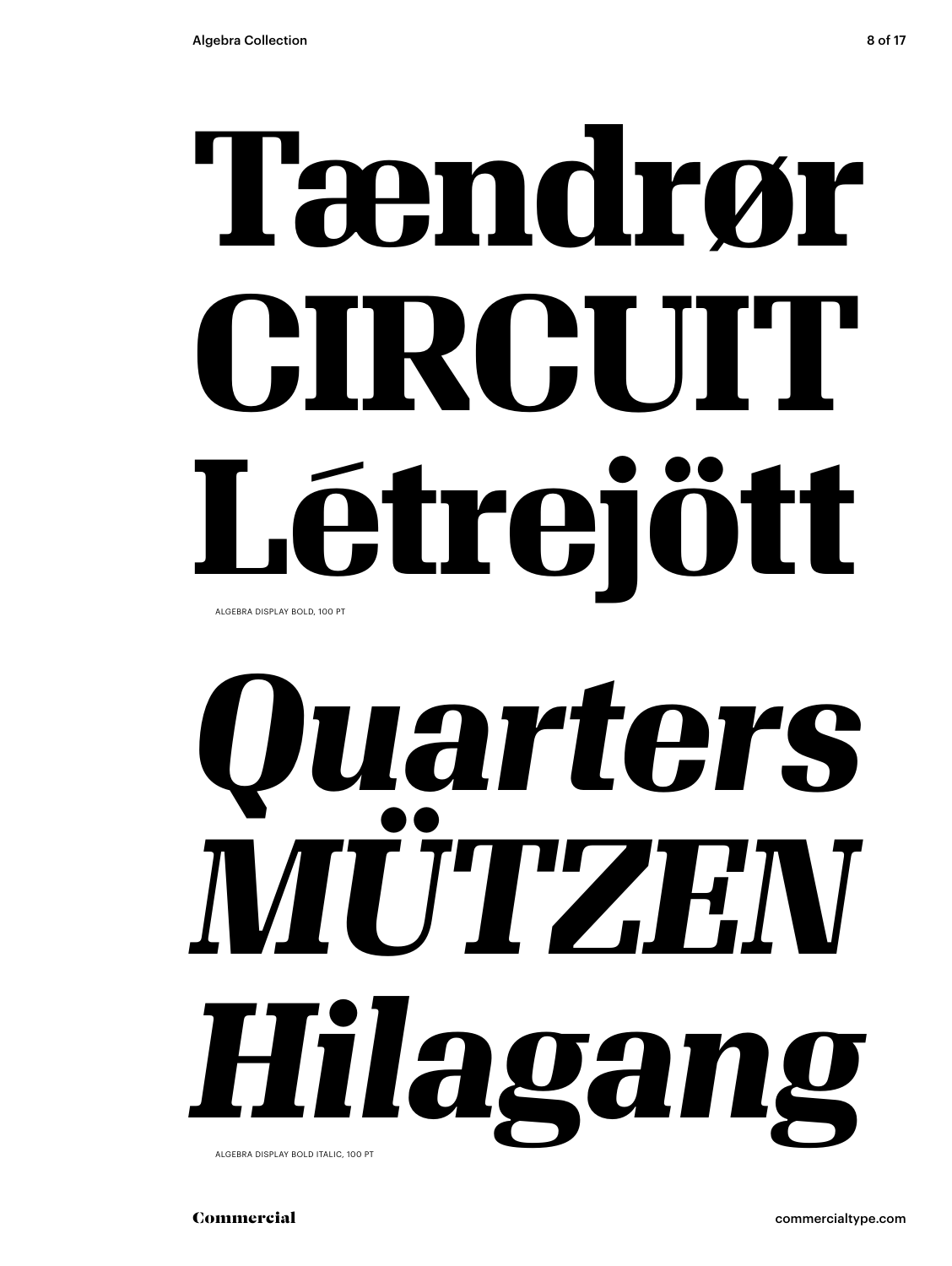## National PHASE Analysis ALGEBRA DISPLAY BLACK, 100 PT

## *Château YAPTIĞI Kõrgeim* ALGEBRA DISPLAY BLACK ITALIC, 100 PT [ALTERNATE a]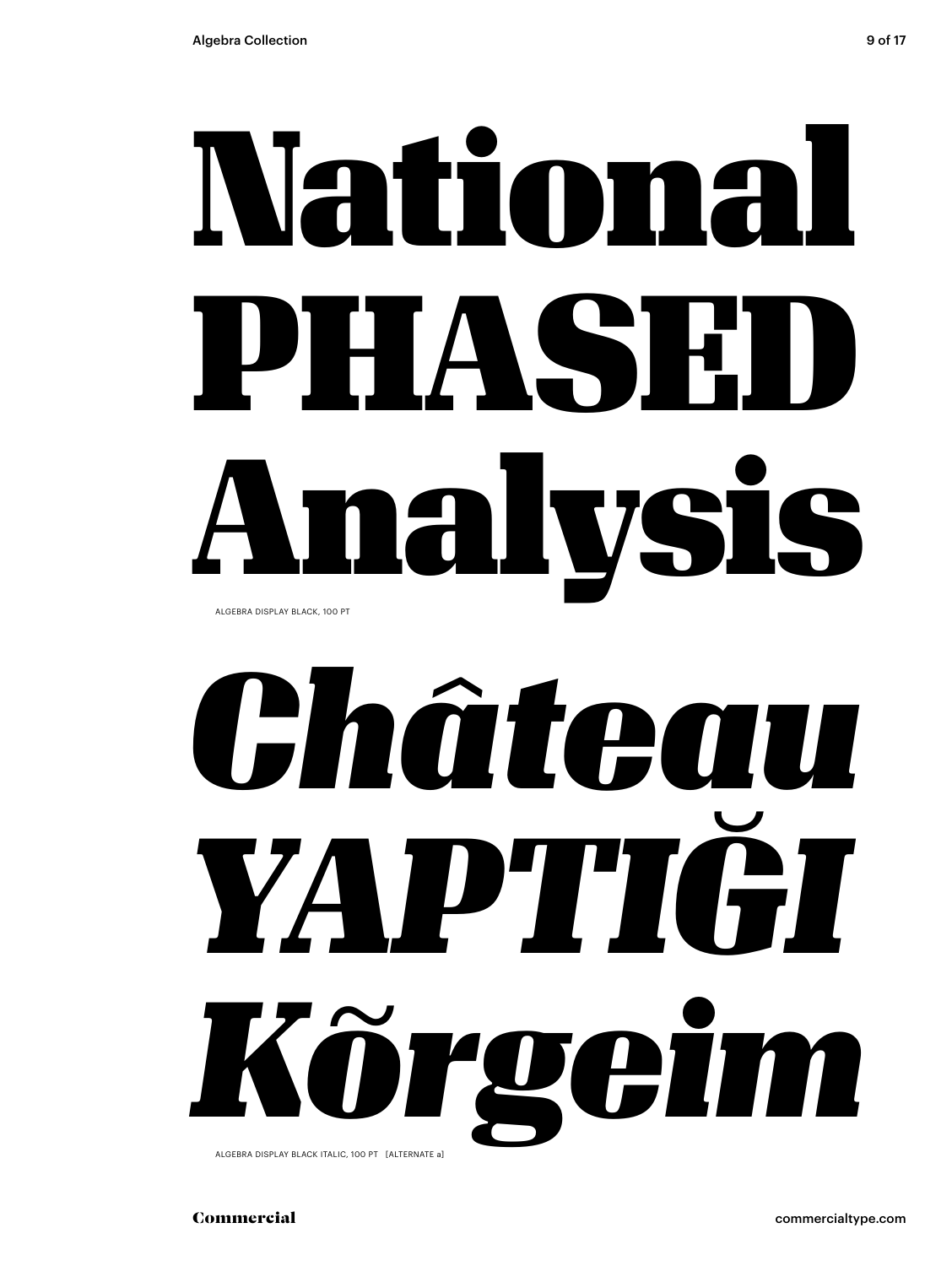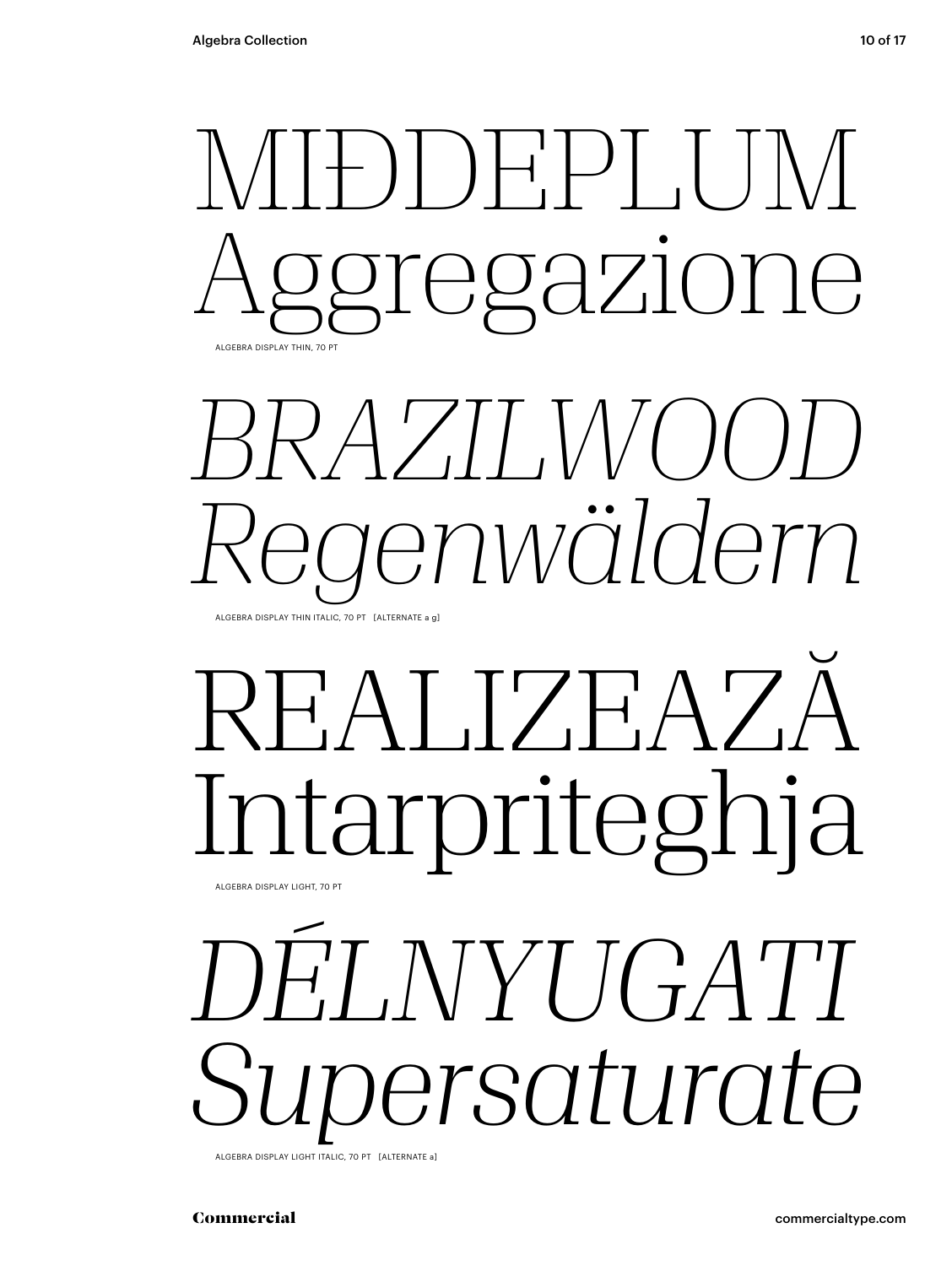### TREATMENT Safeguarding ALGEBRA DISPLAY REGULAR, 70 PT

## *EVALUATION Reünificacion*

ALGEBRA DISPLAY REGULAR ITALIC, 70 PT

### TLĀCATIYĀN Zastupničkih ALGEBRA DISPLAY REGULAR NO. 2, 70 PT

## *KÖNIGREICH Dialectologie*

ALGEBRA DISPLAY REGULAR NO. 2 ITALIC, 70 PT [ALTERNATE a g]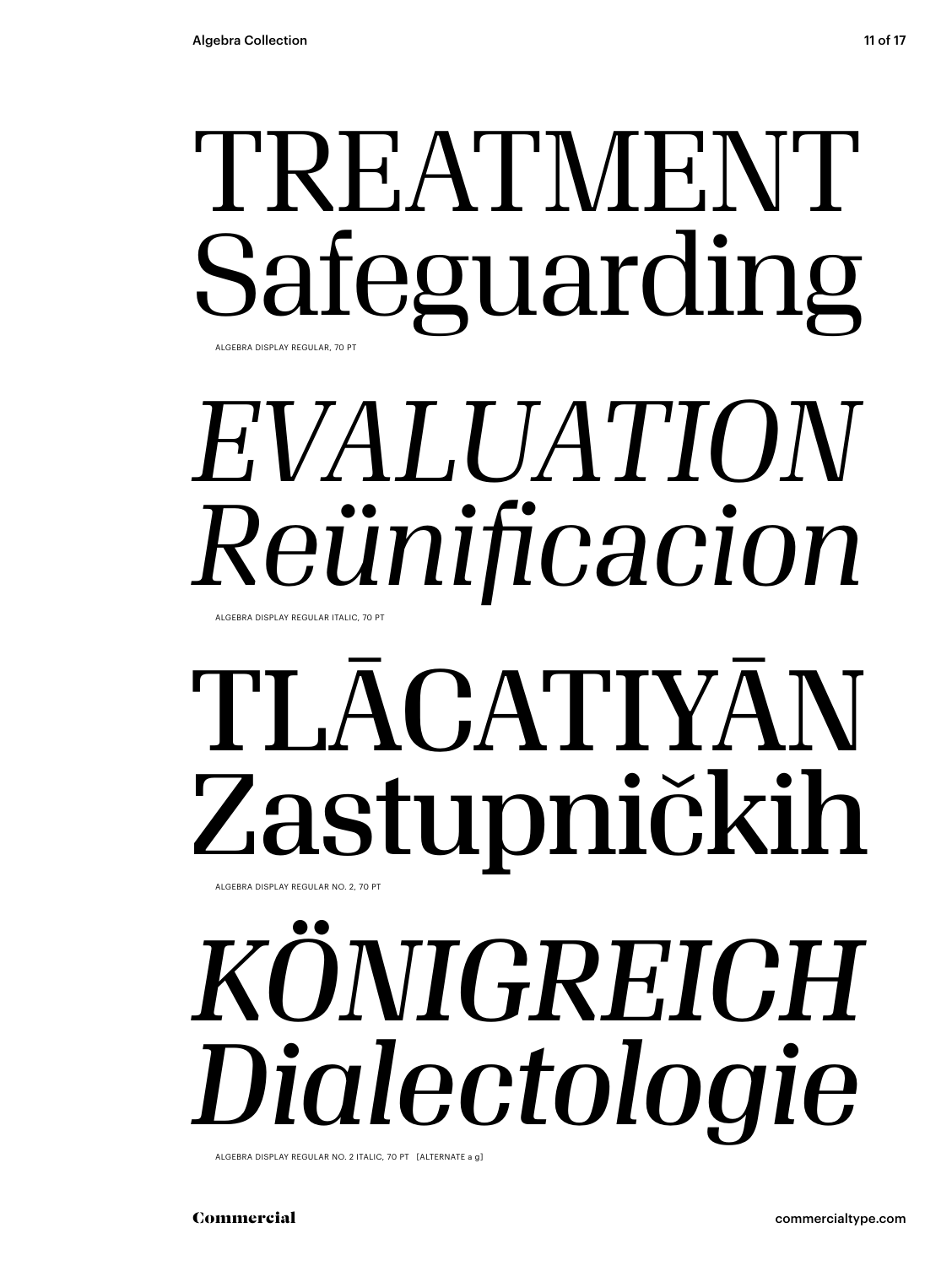## PRASARANA Cittadinanza

ALGEBRA DISPLAY MEDIUM, 70 PT

## *INVENTIONS Marškinėlius*

ALGEBRA DISPLAY MEDIUM ITALIC, 70 PT [ALTERNATE a]

## **KÆDETRÆK Culmination**

ALGEBRA DISPLAY BOLD, 70 PT

## *NEUROLOGY Enthusiastic*

ALGEBRA DISPLAY BOLD ITALIC, 70 PT [ALTERNATE a]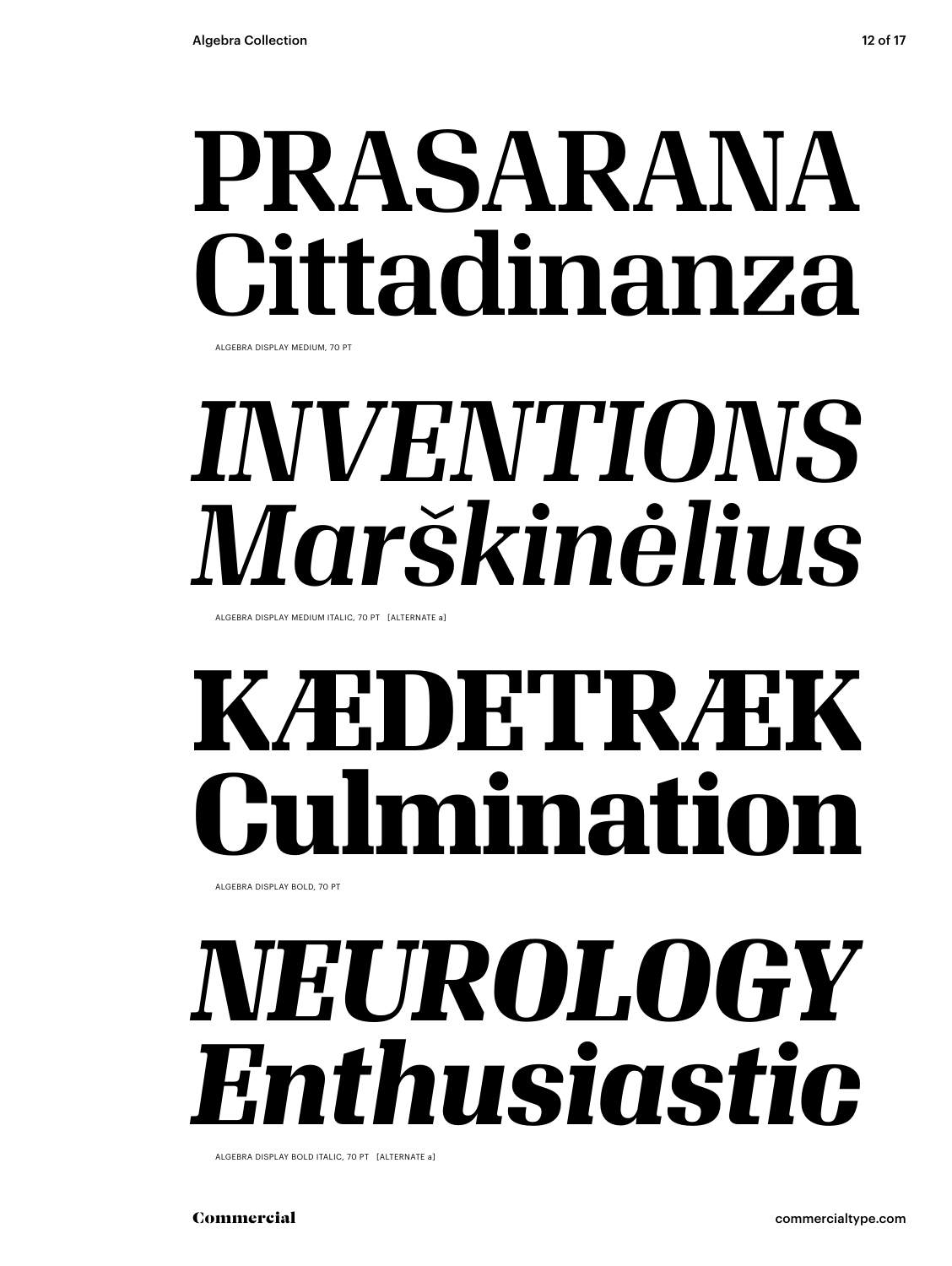

ALGEBRA DISPLAY BLACK ITALIC, 70 PT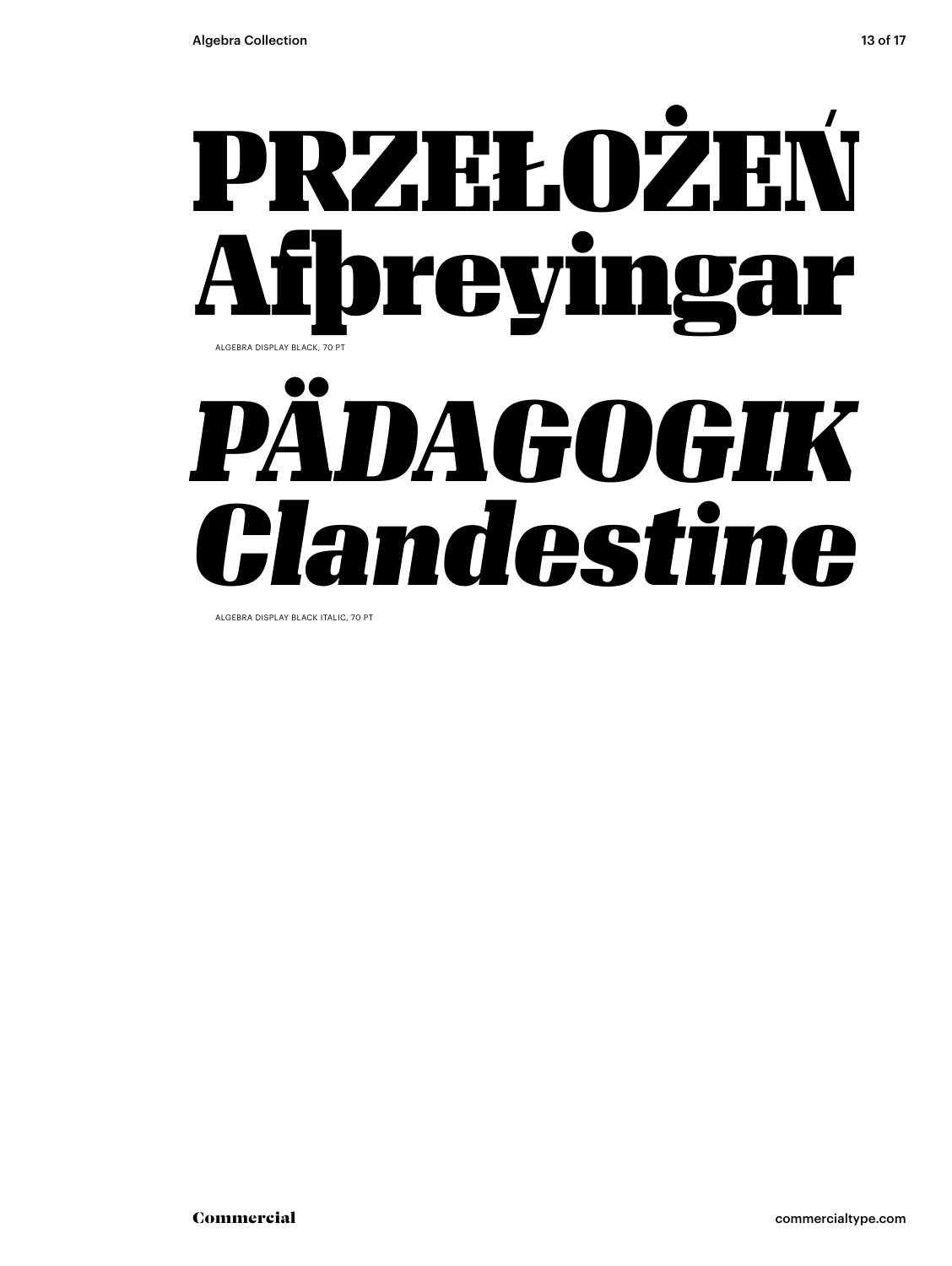Brushed Linen Mélange MODERN COSMOLOGY *L'altitude est de 71 mètres*

ALGEBRA DISPLAY THIN, THIN ITALIC, 40 PT

Quinn Kane's final novel 18 MILJARDIA VUOTTA *Eight full-length portraits* ALGEBRA DISPLAY LIGHT, LIGHT ITALIC, 40 PT [ALTERNATE a g]

### Shapes & Configuration DISTINCTIVE ARTICLE *Un clasificación general*

ALGEBRA DISPLAY REGULAR, REGULAR ITALIC, 40 PT

### Crítica à teoria atômico SITUADO AL SUDESTE *Die größte Insel aber ist*

ALGEBRA DISPLAY REGULAR NO. 2, REGULAR NO. 2 ITALIC, 40 PT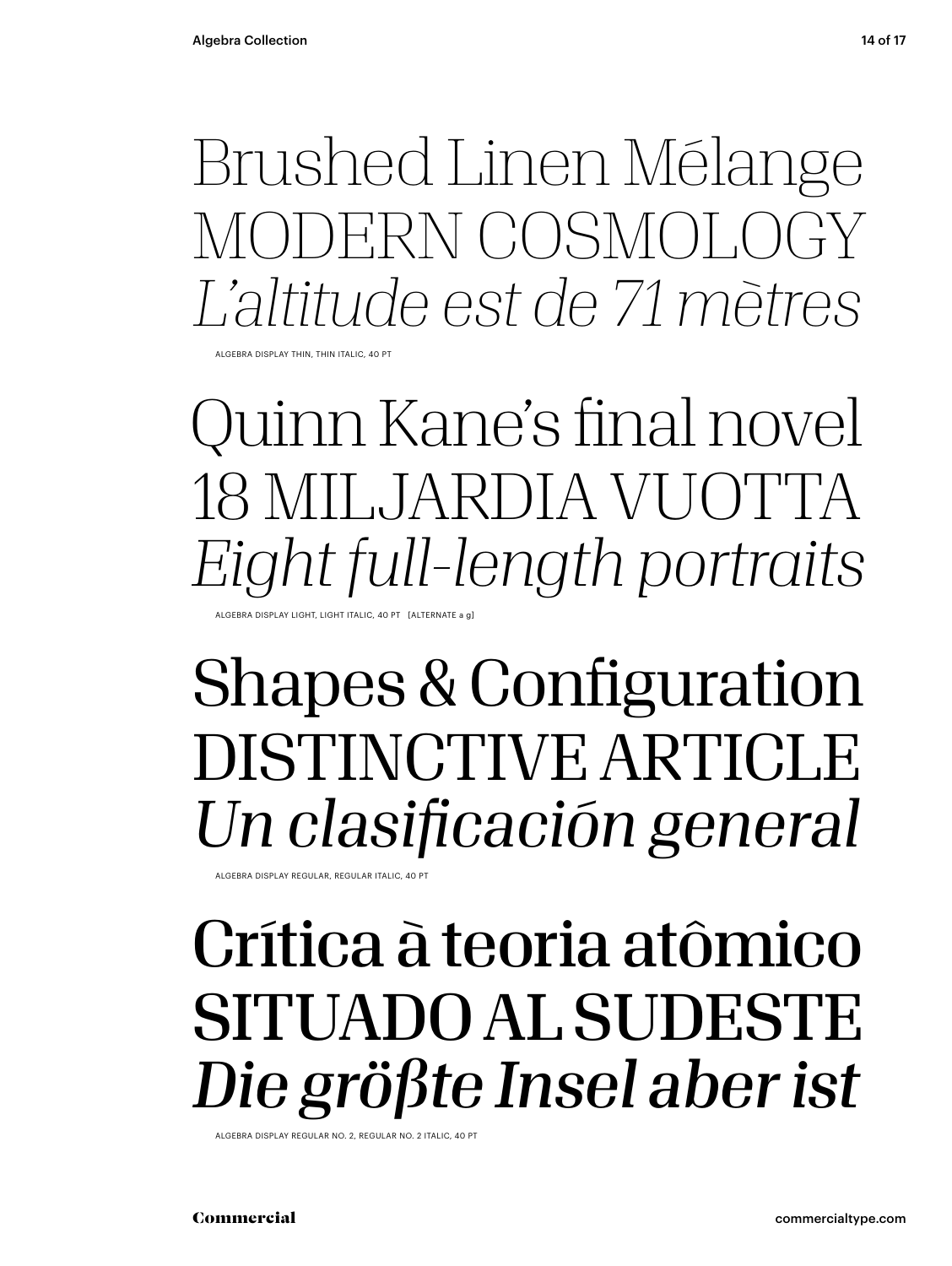### Universului observabil ZEMLJEPISNA ŠIRINA *Electrones de valencia*

ALGEBRA DISPLAY MEDIUM, MEDIUM ITALIC, 40 PT [ALTERNATE a]

### **Origins of the concept DEFINITIONS & BASIS** *L'economisti classichi*

ALGEBRA DISPLAY BOLD, BOLD ITALIC, 40 PT

### Corse di lunga durata KUPTIMI TEOLOGJIK *Ośrodkowego układu*

ALGEBRA DISPLAY BLACK, BLACK ITALIC, 40 PT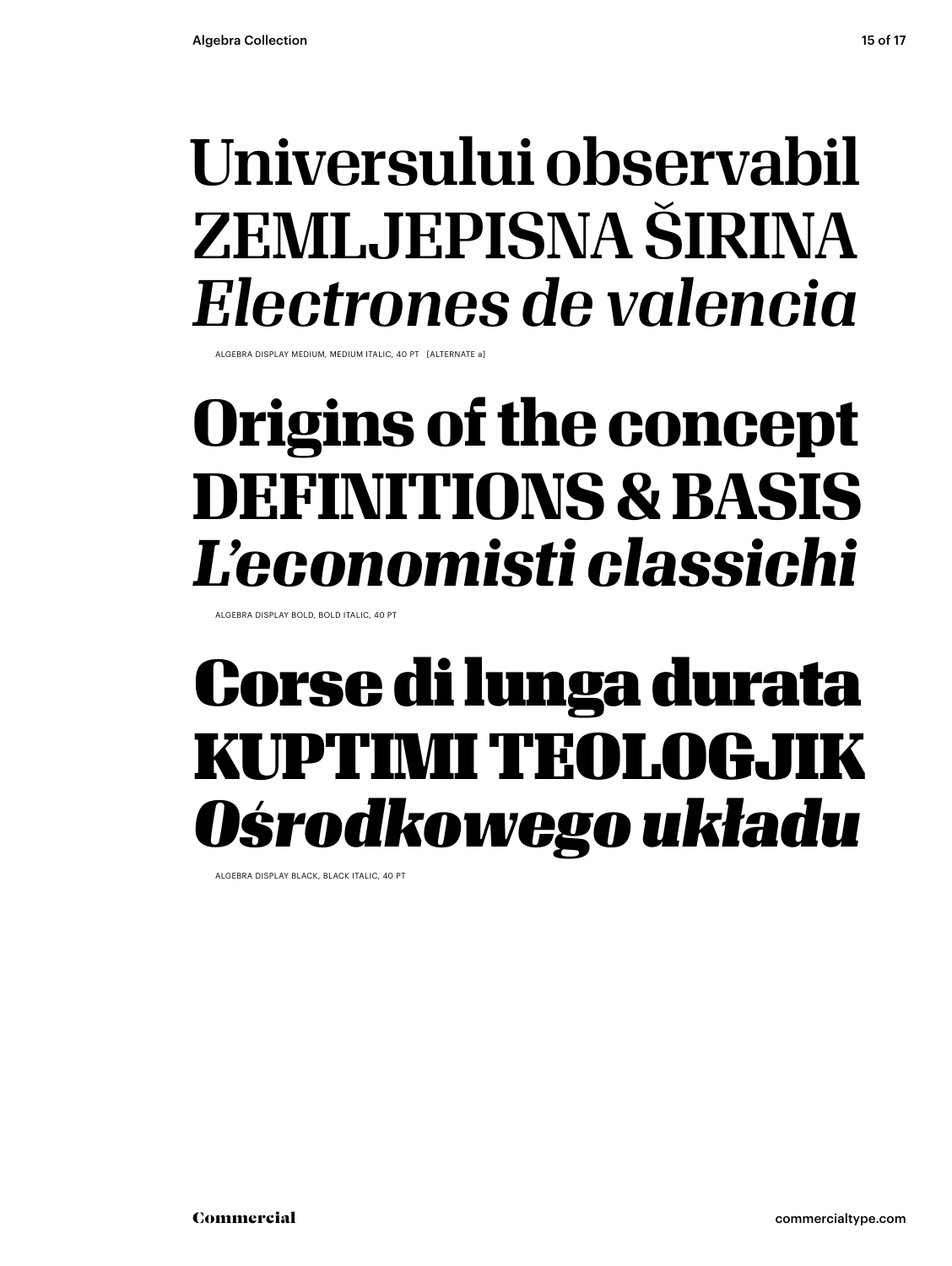### Arbeitsmedium ALGEBRA DISPLAY THIN, 60 PT

### **1CVClOpaedic** ALGEBRA DISPLAY LIGHT, 60 PT

### Xeroradiograph ALGEBRA DISPLAY REGULAR, 60 PT

### lartziferously ALGEBRA DISPLAY REGULAR NO. 2, 60 PT

### Responsabilità ALGEBRA DISPLAY MEDIUM, 60 PT

**Elektronicznej**

ALGEBRA DISPLAY BOLD, 60 PT

## nufactures

ALGEBRA DISPLAY BLACK, 60 PT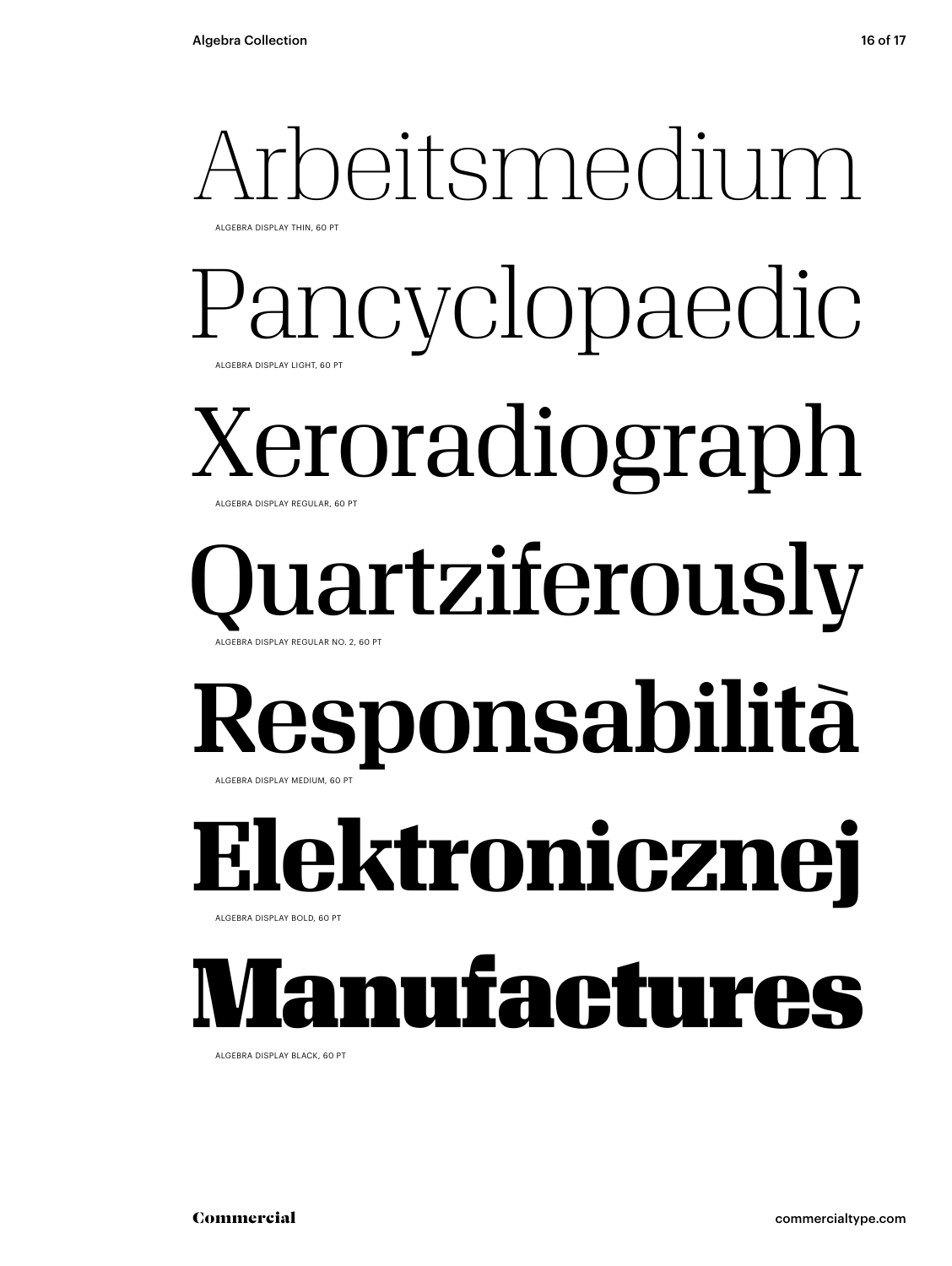### *Geomorphogeny* ALGEBRA DISPLAY THIN ITALIC, 60 PT [ALTERNATE g]

*Kasvatusfilosofia* ALGEBRA DISPLAY LIGHT ITALIC, 60 PT

## *Controversialist*

ALGEBRA DISPLAY REGULAR ITALIC, 60 PT [ALTERNATE a]

### *Quadrumanous* ALGEBRA DISPLAY REGULAR NO. 2 ITALIC, 60 PT

## *Interconversão*

ALGEBRA DISPLAY MEDIUM ITALIC, 60 PT

*Çalışmalarının* ALGEBRA DISPLAY BOLD ITALIC, 60 PT

## *Gemäßigteres*

ALGEBRA DISPLAY BLACK ITALIC, 60 PT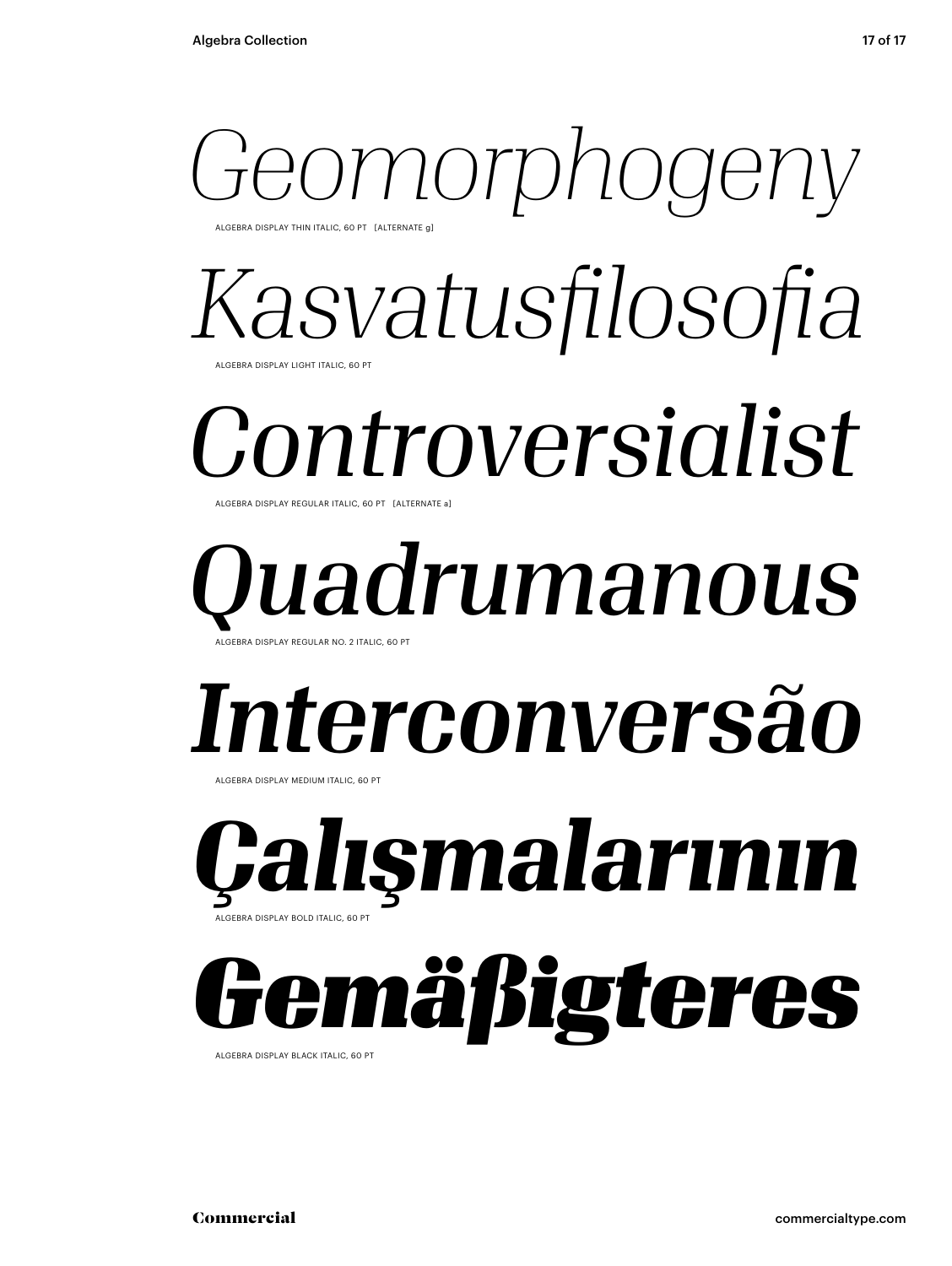## **Algebra**

Algebra evolved from Granger, a headline typeface designed by Susana Carvalho and Kai Bernau for the US edition of *Esquire* in 2010. This broad-shouldered slab serif typeface is built on superelliptical forms. Its loose spacing gives a remarkably comfortable texture in long passages of text, with its even rhythm working well on screen, on newsprint, and for magazine and book design.

### **PUBLISHED**

2016

**DESIGNED BY** SUSANA CARVALHO & KAI BERNAU

**PRODUCTION ASSISTANCE** HUGO MARUCCO

**12 STYLES** 6 WEIGHTS W/ ITALICS

### **FEATURES**

PROPORTIONAL LINING FIGURES TABULAR LINING FIGURES FRACTIONS (PREBUILT AND ARBITRARY) SUPERSCRIPT/SUBSCRIPT

Algebra references such squarish 20th century serif families as Adrian Frutiger's Egyptienne, Georg Trump's Schadow, and Hermann Zapf's Melior, but its clean lines make it appropriate for contemporary use in modern magazine design. Though the flat vertices where diagonals intersect (as in the A or M) are far less dramatic than in Algebra Display, these letters have a brutal feeling, playing nicely off of the bulky round shapes. Functionally, the flat vertices keep the letters from clogging even under the worst printing conditions. Simple italics match the directness of the romans, and a handful of alternates allow the italics to take on a softer, more traditionally cursive feeling. Five of the six weights can be used at any scale, for text or display, though we recommend negative tracking at larger sizes. The forceful Black weight is designed only for display use, and its tight spacing and tiny counterforms do not work at text sizes.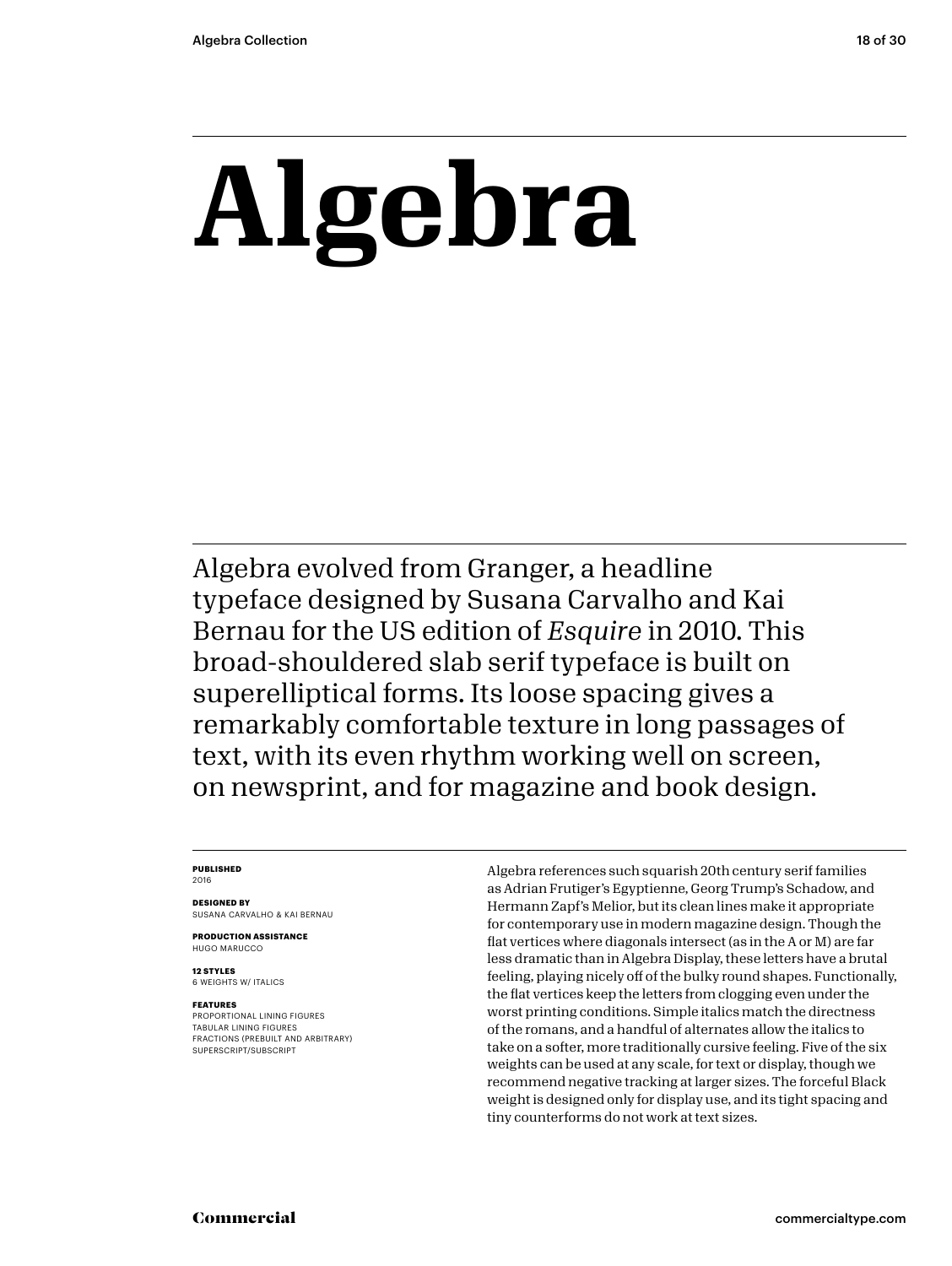### 19,5 kvadratkilometer INFLUENCE ABROAD *Ringed with pinnacles*

ALGEBRA REGULAR, REGULAR ITALIC, 40 PT [-10 TRACKING, ALTERNATE ITALIC a g]

### Exploration Matériau İTALYAN AÇILIŞLARI *The Elements Outside*

LGEBRA REGULAR NO. 2, REGULAR NO. 2 ITALIC, 40 PT [-10 TRACKING]

### Scientific researcher ARTÍCULO GENUINO *Vexing Art Specimens*

ALGEBRA MEDIUM, MEDIUM ITALIC, 40 PT [-10 TRACKING, ALTERNATE x]

### **New £24 lunch menu DELIKATNĄ RZEŹBĄ** *Bögen und Wimperge*

ALGEBRA BOLD, BOLD ITALIC, 40 PT [-10 TRACKING]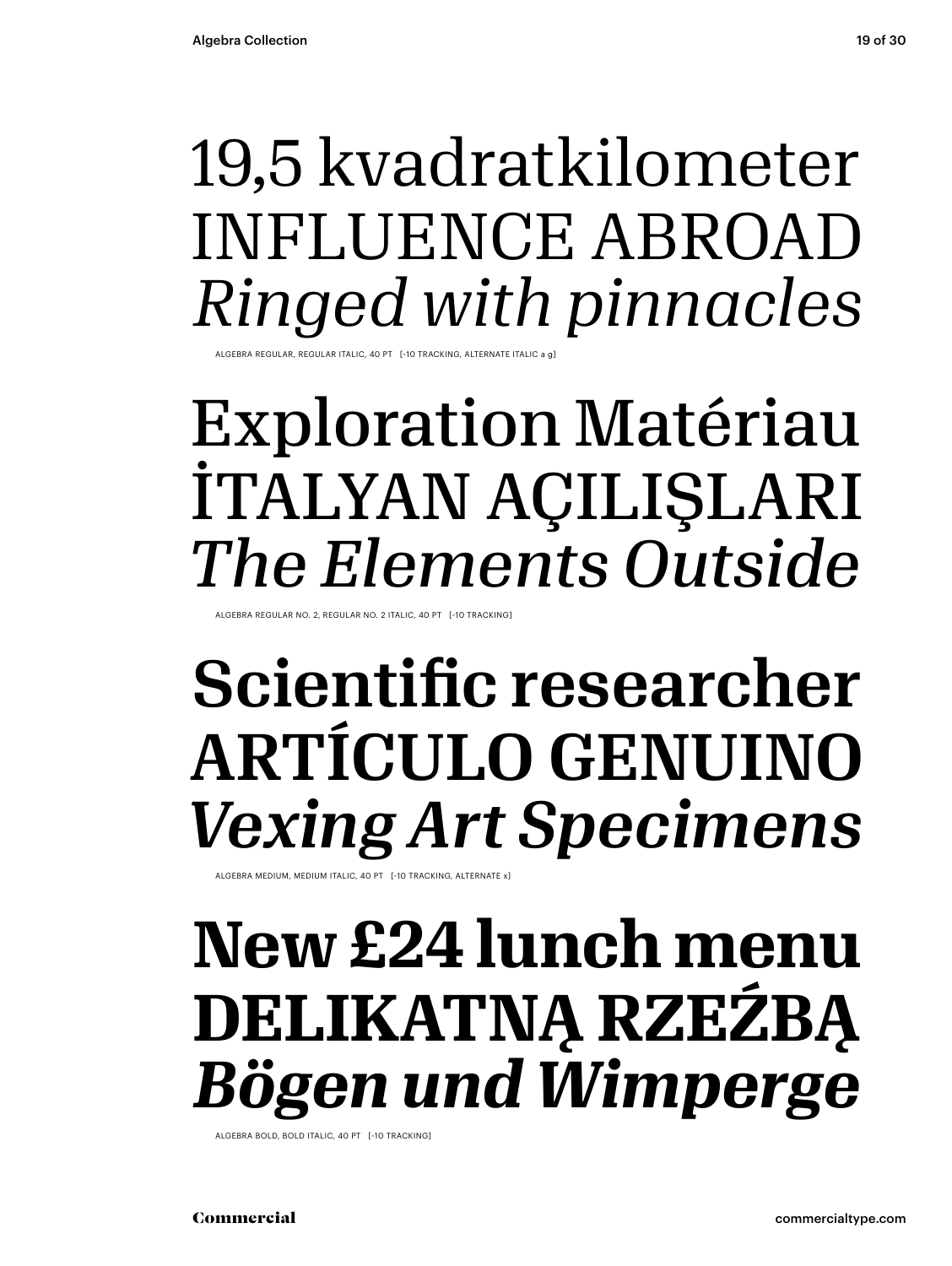### **Proposição Analítica ENGELSKSPRÅKIGA** *L'attività tradizionale*

ALGEBRA EXTRA BOLD, EXTRA BOLD ITALIC, 40 PT [-10 TRACKING]

### Forsætisráðherrann THE OLD CATALOGS *Rakishly Ambiguous*

ALGEBRA BLACK, BLACK ITALIC, 40 PT [ALTERNATE k y]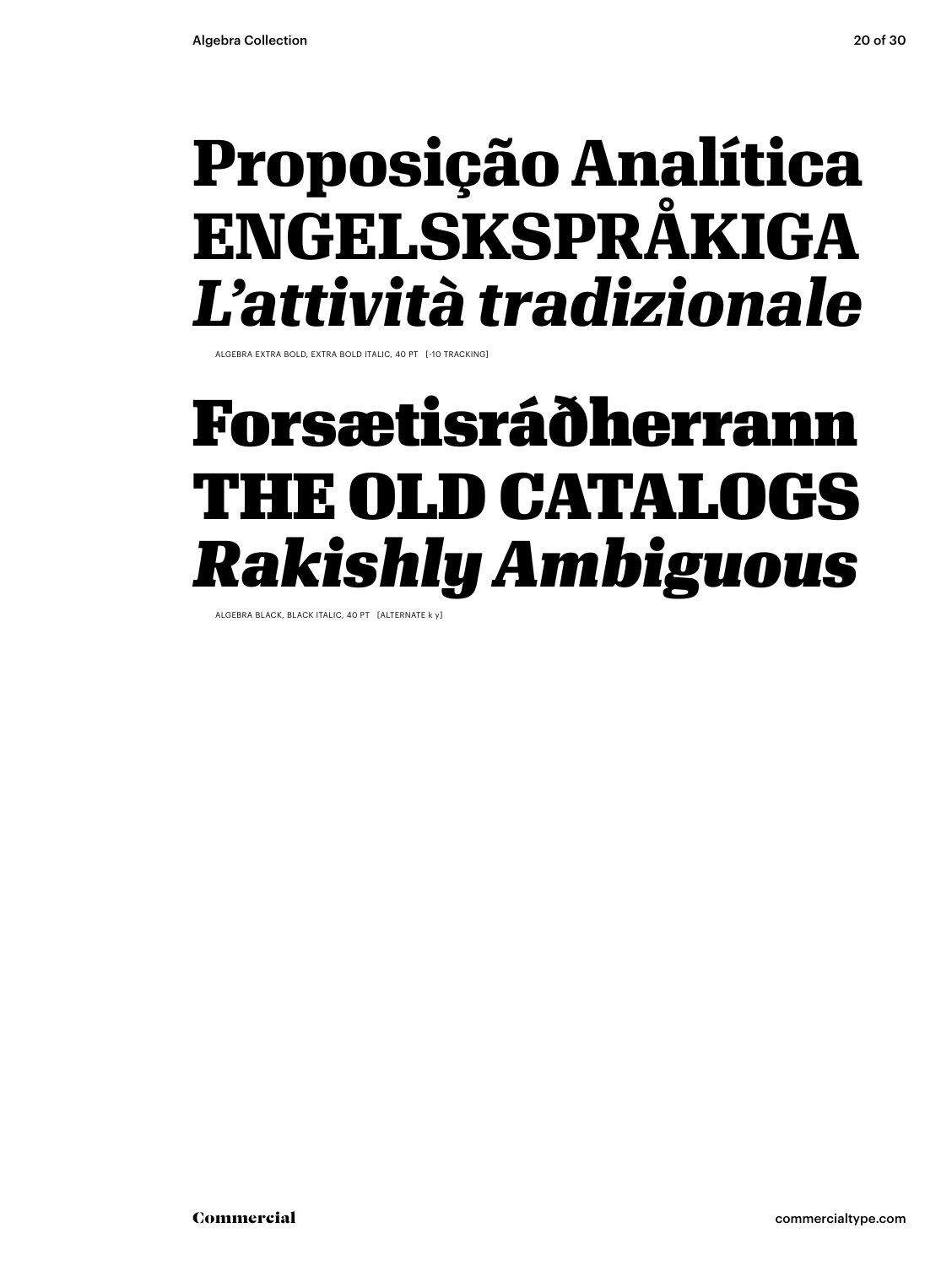Serbest hareketler jimnastikçilerin IDEALTYPISCHER GEGENSPIELER *Early explorations of Conceptual Art*

ALGEBRA REGULAR, REGULAR ITALIC, 24 PT [-10 TRACKING]

Since its debut on January 26, 2014 TWO MILES OF UNDERSEA CABLE *Plaukimo varžybos rengiamos 17 bei*

ALGEBRA REGULAR NO. 2, REGULAR NO. 2 ITALIC, 24 PT [-10 TRACKING, ALTERNATE z]

Populația locală vorbea încă limba IN THE LOWEST 4% OF THE FIELD *Under 1861-talet fanns planer på att*

ALGEBRA MEDIUM, MEDIUM ITALIC, 24 PT [-10 TRACKING]

**Participó en dos Juegos Olímpicos MÉTHODES DE DÉVELOPPEMENT** *Forbundsrådet har sju medlemmer*

ALGEBRA BOLD, BOLD ITALIC, 24 PT [-10 TRACKING, ALTERNATE ITALIC a]

**Una superficie di 17 m² costituente KÜLÖNBÖZŐ ADATSZERKEZETEK** *Extensive winter testing yielded an* 

ALGEBRA EXTRA BOLD, EXTRA BOLD ITALIC, 24 PT [-10 TRACKING, ALTERNATE ITALIC v w x y]

### Scorch marks kept on the exterior IT BECAME A PERMANENT WORK *New understanding of Intelligence*

ALGEBRA BLACK, BLACK ITALIC, 24 PT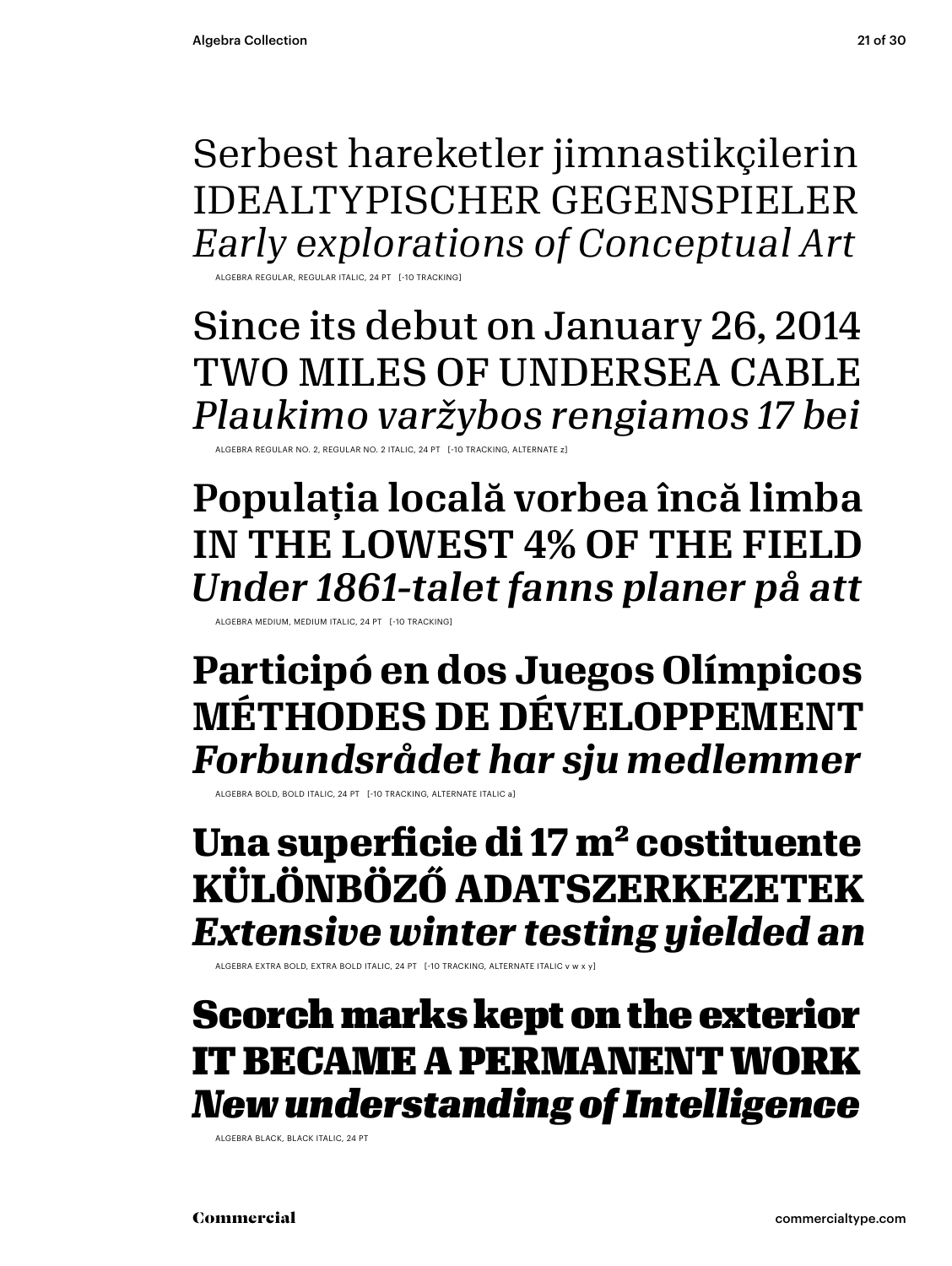ONE OF THE KEY FIGURES IN THE VANGUARD Yaklaşık 22.600 kilometrekarelik yüzölçümüne *A STRETCH OF OLD-TIME ELEVATED RAIL LINE Kanalais Baltijos jūra yra sujungta su Baltąja jūra*

ALGEBRA REGULAR, REGULAR ITALIC, 18 PT

AFSTANDSMÅLER KAN VÆLGES VILKÅRLIGT Traditional methods eventually gave way to an *AZ INTENCIÓMENTES MŰVÉSZET ALAPELVE A La storia più remota del cantone è praticamente*

ALGEBRA REGULAR NO. 2, REGULAR NO. 2 ITALIC, 18 PT

IS EEN BELANGRIJK VERKEERSKNOOPPUNT Stockholm se trouve sur la côte orientale de la *DE DISCIPLINER SVØMNING, CYKLING OG LØB La otra sílaba correspondiente al nombre viene*

ALGEBRA MEDIUM, MEDIUM ITALIC, 18 PT

**UMA CONFERÊNCIA EM 2003 SOBRE MÚSICA Sie wird bis zu 12.600 Meter breit und hat eine** *NEPROMJENIJIVI ILI TERMINALNI ELEMENTI Dæmi um orð í íslensku sem eiga rætur að rekja* ALGEBRA BOLD, BOLD ITALIC, 18 PT

**CINEMA PROGRAMMING FOR OCTOBER 2016 På svenska betraktas numera "ä" som en egen** *NACHÁZÍ SE TU I NEJVĚTŠÍ MAKETA MOSKVY It took only 17 months for the yield to be halved*

ALGEBRA EXTRA BOLD, EXTRA BOLD ITALIC, 18 PT [ALTERNATE ITALIC a v y]

LA PRESENTACIÓN DEL TRABAJO CONSISTE Past structural modifications to these models *FOUR ELEMENTS OF CRAFT BEER MOVEMENT Członkowie zasiadający w radzie są wybierani*

ALGEBRA BLACK, BLACK ITALIC, 18 PT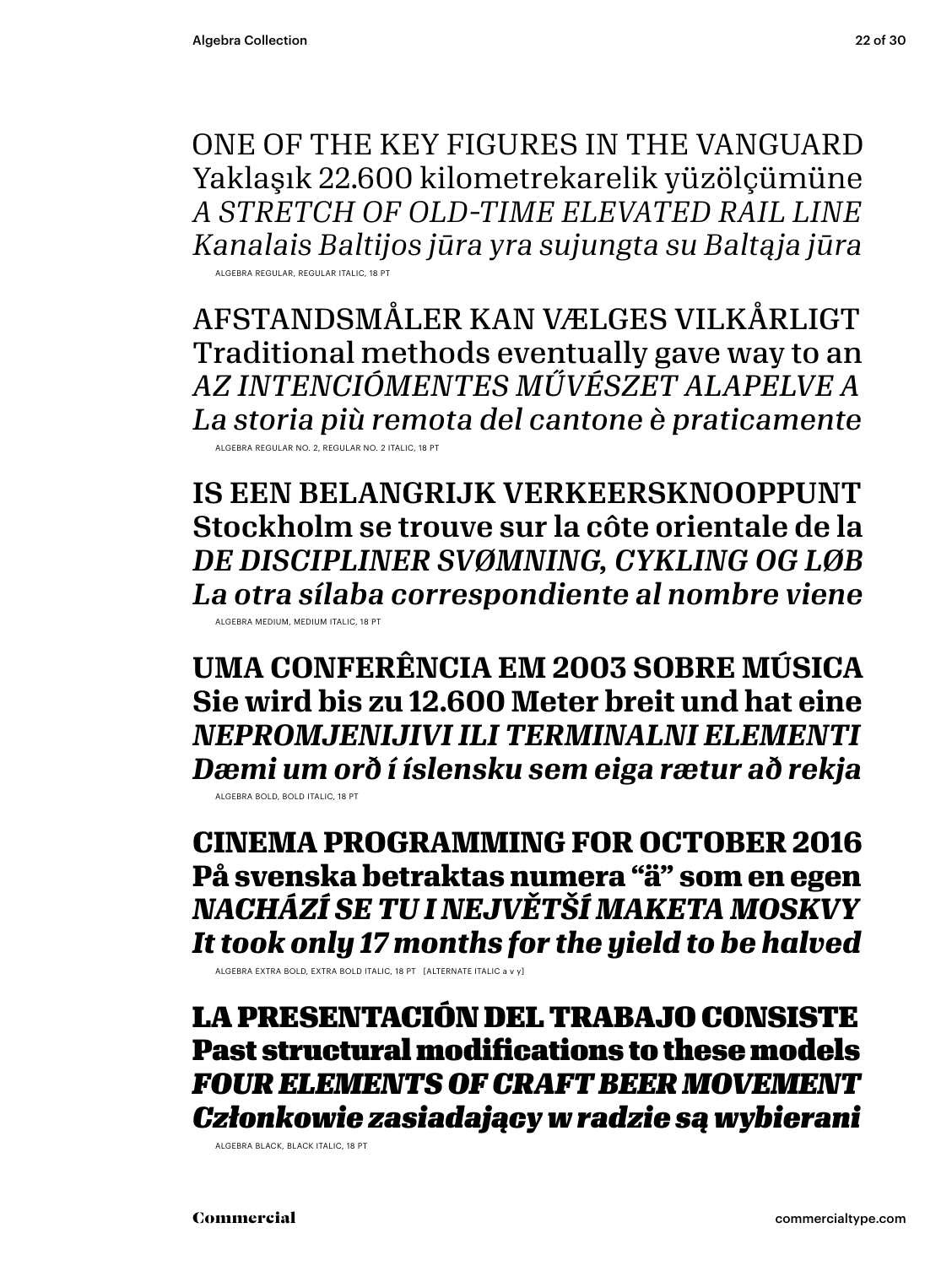SOMEONE PLACED A METAL BOX UNDERNEATH A STATUE La fundación aporta 21,11 millones en un ambicioso proyecto *MEHR ALS 110 OSTEUROPAEXPERTEN WENDEN SICH GEGEN By the mid-19th century these various industrial zones were at*

ALGEBRA REGULAR, REGULAR ITALIC, 14 PT [ALTERNATE ITALIC v w y]

FURTHER CHANGES COMING EARLY NEXT YEAR INCLUDE Fl-istaġun li ġej Kvyat se jkun qed jieħu post l-eks champion *PREJŠNJEGA JE, DENIMO, Z ZNESKOM OKOLI £1,1 MILIJONA Ecco l'edizione 2015 di «Foodies», la guida del Gambero Rosso*

ALGEBRA REGULAR NO. 2, REGULAR NO. 2 ITALIC , 14 PT [ALTERNATE ITALIC z]

CONSERVATORS WILL X-RAY THE COWHIDE TO FIND OUT Cztery krótkie filmy fabularne w reżyserii Wojciecha Fiwka *THE IMMORTALITY DRIVE IS A MEMORY DEVICE ON BOARD Grote musea in steden als Parijs, Londen, New York en Bilbao* ALGEBRA MEDIUM, MEDIUM ITALIC, 14 PT

**STASHED IN THE MASSACHUSETTS STATEHOUSE IN 1765 Bara 311 plan hade beställts världen över, det borde ha varit** *DOS 332 CASOS REUNIDOS PELO SITE AO LONGO DE 8 ANOS Demand rose significantly from 1.1% to 9.7% this past quarter*

ALGEBRA BOLD, BOLD ITALIC, 14 PT

**ITS PRIZED INNOVATIVE GARDENS AND MODERN SPACES Mussel, clam and oyster recipes from around the world are** *FOR NORTHERN HONG KONG, OVER 5/8 OF THE POPULATION Quickly exacting only as much regulation in such short time*

ALGEBRA EXTRA BOLD, EXTRA BOLD ITALIC, 14 PT [ALTERNATE ITALIC a g k x]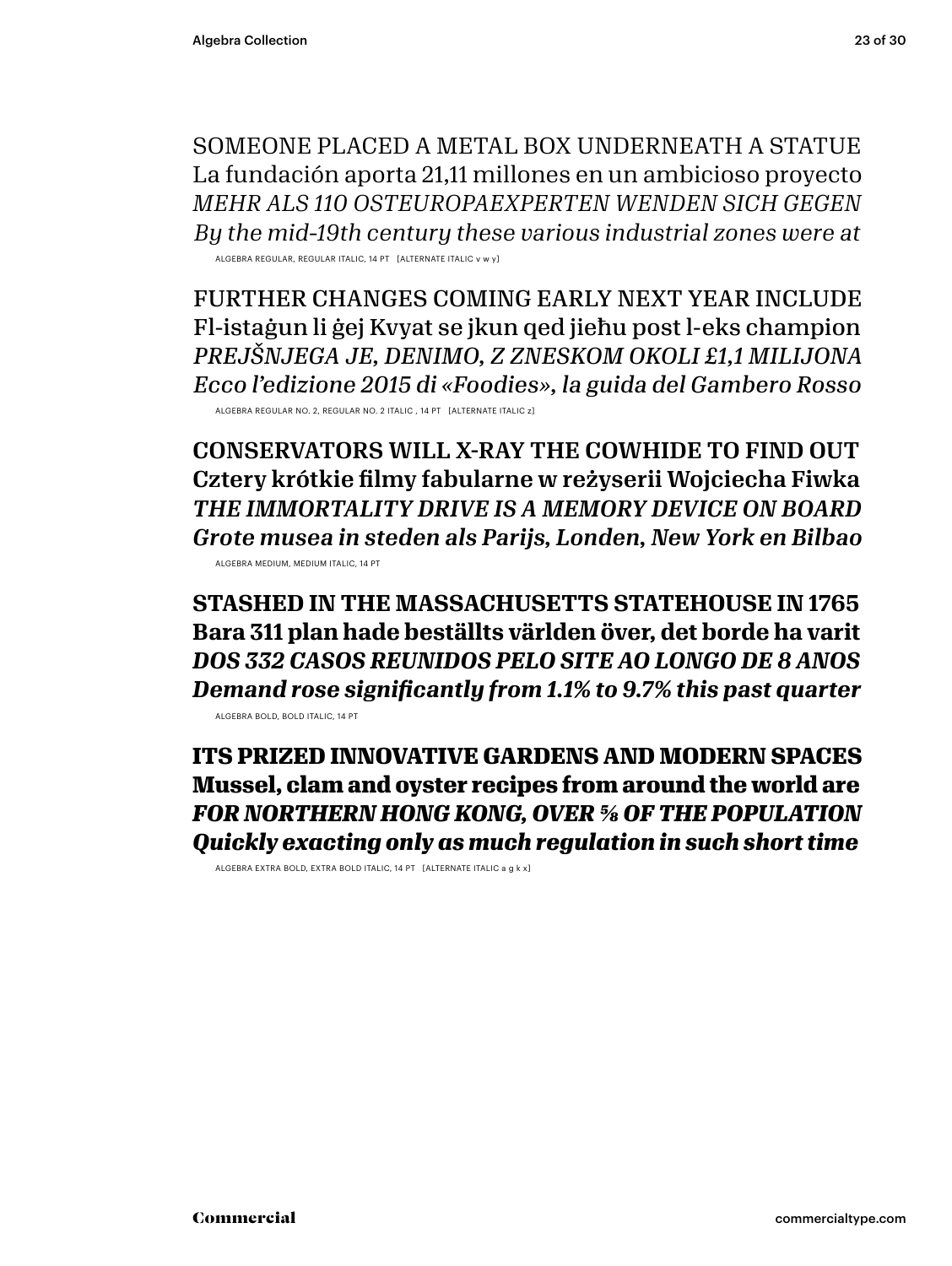## Kömürleştirilmiş

ALGEBRA REGULAR, 50 PT [-15 TRACKING]

## Particulièrement

ALGEBRA REGULAR NO. 2, 50 PT [-15 TRACKING]

Avantgardistiska ALGEBRA MEDIUM, 50 PT [-15 TRACKING]

## **Incredulousness**

ALGEBRA BOLD, 50 PT [-15 TRACKING]

## **diministratively**

ALGEBRA EXTRA BOLD, 50 PT [-15 TRACKING]

## Verwaltungssitz

ALGEBRA BLACK, 50 PT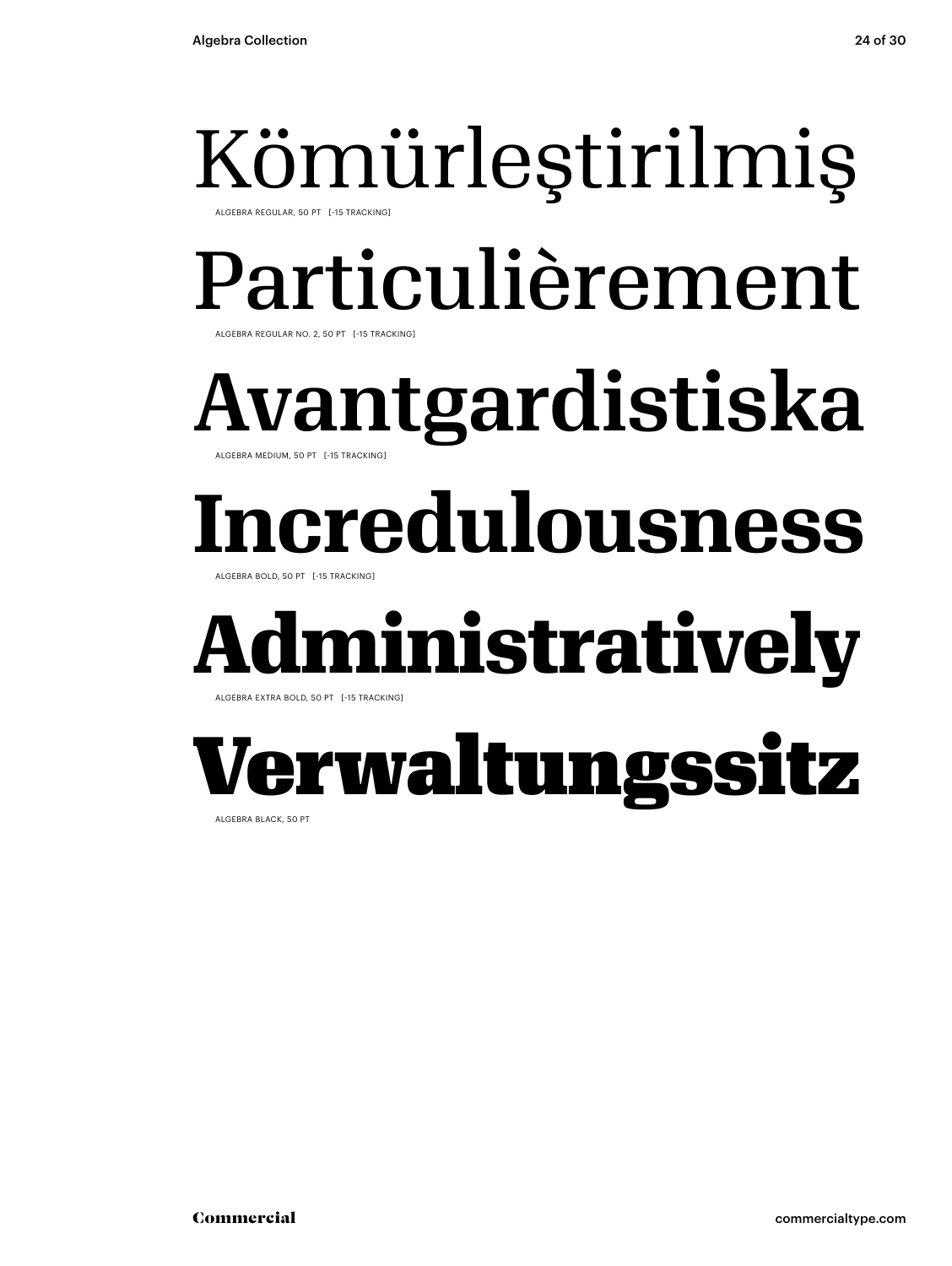### *Infrapunasäteilyn* ALGEBRA REGULAR ITALIC, 50 PT [-15 TRACKING]

*Experimentações*

R NO. 2 ITALIC, 50 PT [-15 TRACKING, ALTERNATE a x]

*Autobiographical* ALGEBRA MEDIUM ITALIC, 50 PT [-15 TRACKING]

## *Postmodernismā*

ALGEBRA BOLD ITALIC, 50 PT [-15 TRACKING]

## *Developmentally*

ALGEBRA EXTRA BOLD ITALIC, 50 PT [-15 TRACKING, ALTERNATI

### *Instrumentation*

ALGEBRA BLACK ITALIC, 50 PT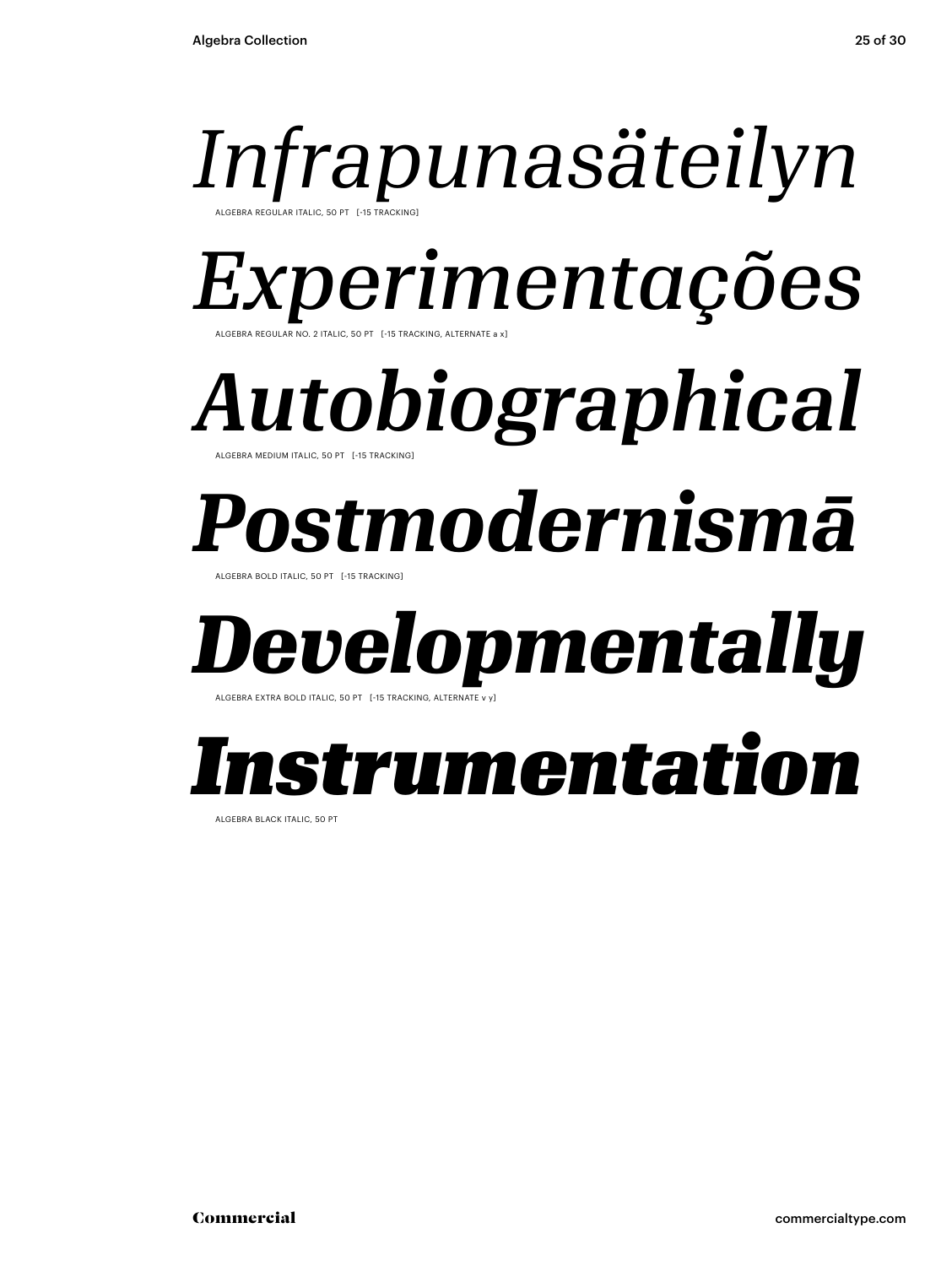REGULAR

MEDIUM

BOLD

ALGEBRA REGULAR, REGULAR ITALIC, MEDIUM, BOLD, 16/20 PT

THE SPANISH WAR, which began in 1739, and the French war which soon followed it occasioned further increase of the debt, which, on the 31st of December 1748, after it had been concluded by the Treaty of Aix-la-Chapelle, amounted to £78,293,313. The most profound peace of the seventeen years of continuance had taken no more than £8,328,354 from it. A war of less than nine years' continuance added £31,338,689 to it (Refer to James Postlethwaite's *History of the Public Revenue*). During the administration of Mr. Pelham, the interest of the public debt was reduced from 4% to 3%; or at least measures were taken for reducing it, from four to three per cent; **the sinking fund** was increased, and some part of the public debt was paid off. In 1755, before the breaking out of the late war, the funded debt of Great Britain amounted to £72,289,673. On the 5th of January 1763, at the conclusion of the peace, the funded debt amounted to £122,603,336. The unfunded debt has been stated at £13,927,589. But the expense occasioned by the war did not end with the conclusion of the peace, so that though, on the 5th of January 1764, the funded debt was increased (partly by a new loan, and partly by funding a part of REGULAR ALL CAPS PROPORTIONAL LINING FIGURES REGULAR ITALIC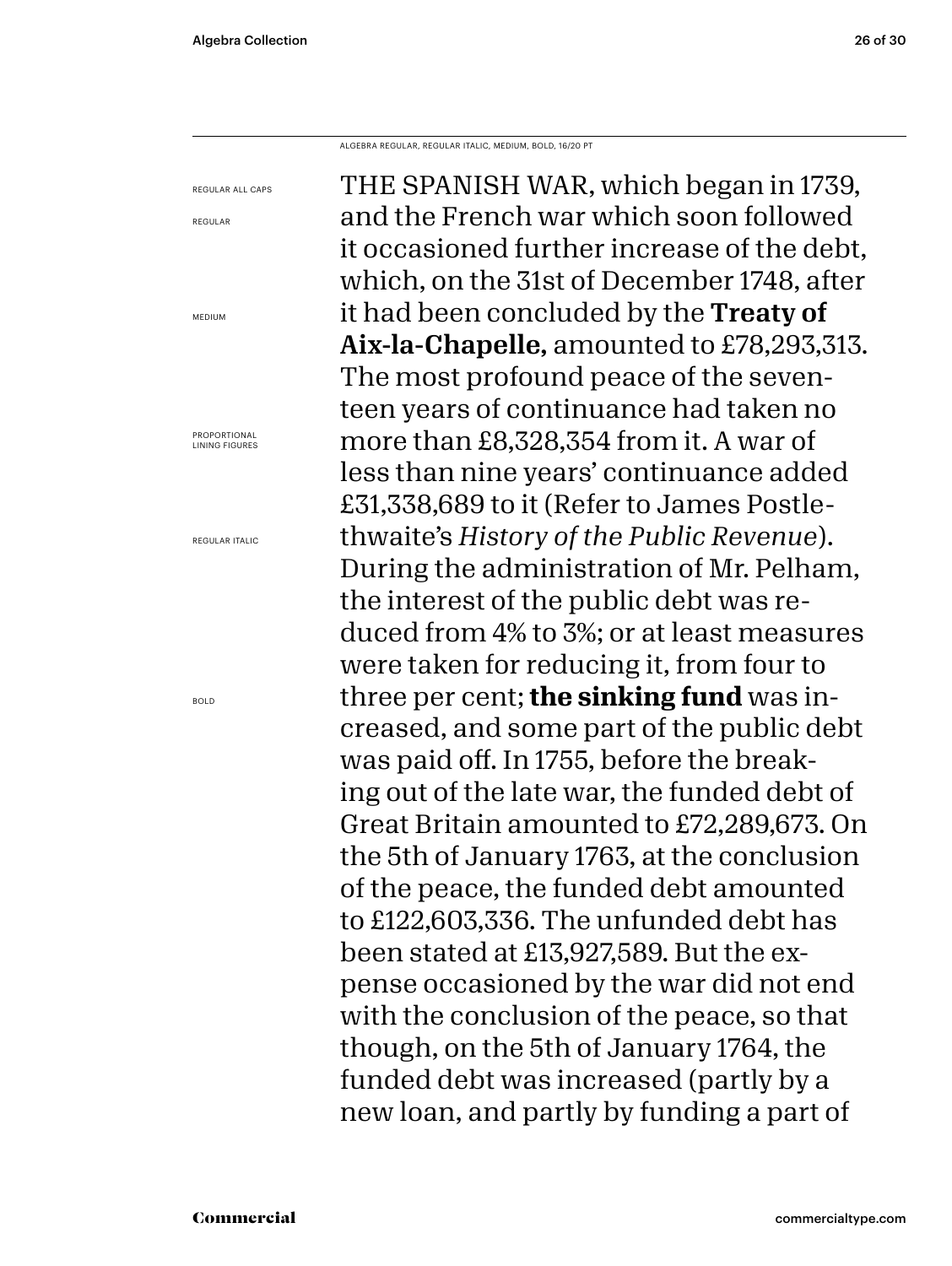ALGEBRA REGULAR, REGULAR ITALIC, BOLD, 10/13 PT

### **The Psychology of Beauty**

Every introduction to the problems of aesthetics begins by acknowledging the existence and claims of two methods of attack—the *general, philosophical, deductive*, which starts from a complete metaphysics and installs beauty in its place among the other great concepts; and the *empirical*, or *inductive*, which seeks to disengage a general principle of beauty from the objects of aesthetic experience and the facts of aesthetic enjoyment: an example of Fechner's "aesthetics from above & from below."

### **Methodologies**

The first was the method of aesthetics par excellence. It was indeed only through the desire of an eighteenth-century philosopher, Baumgarten, to round out his "architectonic" of metaphysics that the science received its name, as designating the theory of knowledge in the form of feeling, parallel to that of "clear," logical thought. Kant, Schelling, and Hegel, again, made use of the concept of *the Beautiful* as a kind of keystone or cornice for their respective philosophical edifices. Aesthetics, then, came into being as the philosophy of the Beautiful, and it may be asked why this philosophical aesthetics does not suffice; why beauty should need for its understanding also an aesthetics "von unten." The answer is not that no system of philosophy is universally accepted, but that *the general aesthetic theories* have not, as yet at least, succeeded in answering the plain questions of "the plain man" in regard to concrete beauty. Kant, indeed, frankly denied that the explanation of concrete beauty, or "Doctrine of Taste," as he called it, was possible, while the various definers of beauty as "the union of the Real and the Ideal" "the expression of the

ALGEBRA MEDIUM, MEDIUM ITALIC, EXTRA BOLD, 10/13 PT

### **The Psychology of Beauty**

Every introduction to the problems of aesthetics begins by acknowledging the existence and claims of two methods of attack—the *general, philosophical, deductive*, which starts from a complete metaphysics and installs beauty in its place among the other great concepts; and the *empirical*, or *inductive*, which seeks to disengage a general principle of beauty from the objects of aesthetic experience and the facts of aesthetic enjoyment: an example of Fechner's "aesthetics from above & from below."

### **Methodologies**

The first was the method of aesthetics par excellence. It was indeed only through the desire of an eighteenth-century philosopher, Baumgarten, to round out his "architectonic" of metaphysics that the science received its name, as designating the theory of knowledge in the form of feeling, parallel to that of "clear," logical thought. Kant, Schelling, and Hegel, again, made use of the concept of *the Beautiful* as a kind of keystone or cornice for their respective philosophical edifices. Aesthetics, then, came into being as the philosophy of the Beautiful, and it may be asked why this philosophical aesthetics does not suffice; why beauty should need for its understanding also an aesthetics "von unten." The answer is not that no system of philosophy is universally accepted, but that *the general aesthetic theories* have not, as yet at least, succeeded in answering the plain questions of "the plain man" in regard to concrete beauty. Kant, indeed, frankly denied that the explanation of concrete beauty, or "Doctrine of Taste," as he called it, was possible, while the various defin-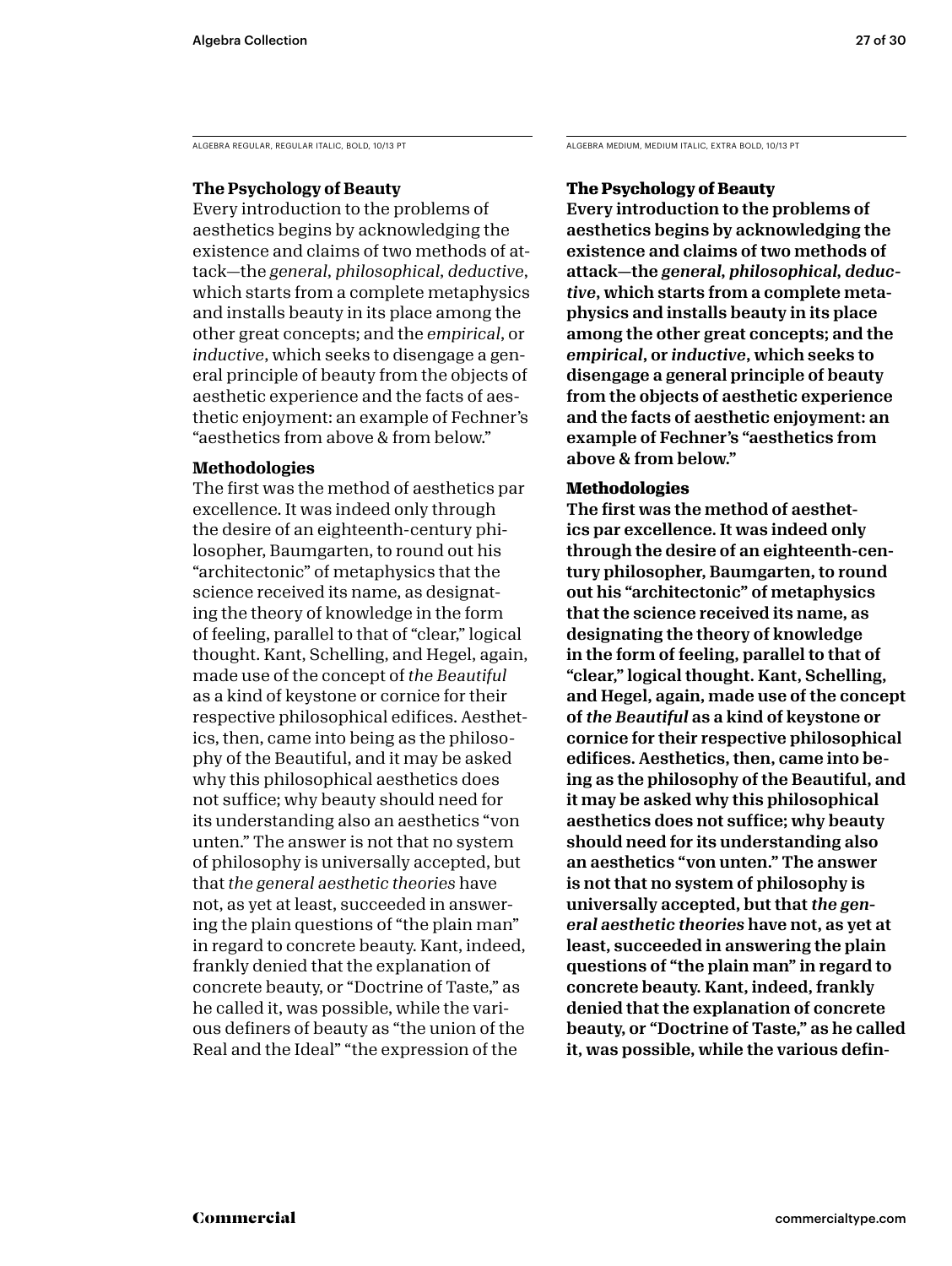### **The Psychology of Beauty**

Every introduction to the problems of aesthetics begins by acknowledging the existence and claims of two methods of attack—the *general, philosophical, deductive*, which starts from a complete metaphysics and installs beauty in its place among the other great concepts; and the *empirical*, or *inductive*, which seeks to disengage a general principle of beauty from the objects of aesthetic experience and the facts of aesthetic enjoyment: an example of Fechner's "aesthetics from above & from below."

### **Methodologies**

The first was the method of aesthetics par excellence. It was indeed only through the desire of an eighteenth-century philosopher, Baumgarten, to round out his "architectonic" of metaphysics that the science received its name, as designating the theory of knowledge in the form of feeling, parallel to that of "clear," logical thought. Kant, Schelling, and Hegel, again, made use of the concept of *the Beautiful* as a kind of keystone or cornice for their respective philosophical edifices. Aesthetics, then, came into being as the philosophy of the Beautiful, and it may be asked why this philosophical aesthetics does not suffice; why beauty should need for its understanding also an aesthetics "von unten."

### **The State of Criticism**

The answer is not that no system of philosophy is universally accepted, but that *the general aesthetic theories* have not, as yet at least, succeeded in answering the plain questions of "the plain man" in regard to concrete beauty. Kant, indeed, frankly denied that the explanation of concrete beauty, or "Doctrine of Taste," as he called it, was possible, while the various definers of beauty as "the union of the Real and the Ideal" "the expression of the Ideal to Sense," have done no more than he. No one of *these* aesthetic systems, in spite of volumes of so-called application of their principles to works of art, has been able to furnish a criterion of beauty. The criticism of the generations is summed up in the mild remark of Fechner, in

ALGEBRA REGULAR, REGULAR ITALIC, BOLD, 9/12 PT ALGEBRA MEDIUM, MEDIUM ITALIC, EXTRA BOLD, 9/12 PT

### **The Psychology of Beauty**

Every introduction to the problems of aesthetics begins by acknowledging the existence and claims of two methods of attack—the *general, philosophical, deductive*, which starts from a complete metaphysics and installs beauty in its place among the other great concepts; and the *empirical*, or *inductive*, which seeks to disengage a general principle of beauty from the objects of aesthetic experience and the facts of aesthetic enjoyment: an example of Fechner's "aesthetics from above & from below."

### **Methodologies**

The first was the method of aesthetics par excellence. It was indeed only through the desire of an eighteenth-century philosopher, Baumgarten, to round out his "architectonic" of metaphysics that the science received its name, as designating the theory of knowledge in the form of feeling, parallel to that of "clear," logical thought. Kant, Schelling, and Hegel, again, made use of the concept of *the Beautiful* as a kind of keystone or cornice for their respective philosophical edifices. Aesthetics, then, came into being as the philosophy of the Beautiful, and it may be asked why this philosophical aesthetics does not suffice; why beauty should need for its understanding also an aesthetics "von unten."

### **The State of Criticism**

The answer is not that no system of philosophy is universally accepted, but that *the general aesthetic theories* have not, as yet at least, succeeded in answering the plain questions of "the plain man" in regard to concrete beauty. Kant, indeed, frankly denied that the explanation of concrete beauty, or "Doctrine of Taste," as he called it, was possible, while the various definers of beauty as "the union of the Real and the Ideal" "the expression of the Ideal to Sense," have done no more than he. No one of *these* aesthetic systems, in spite of volumes of so-called application of their principles to works of art, has been able to furnish a criterion of beauty. The criticism of the generations is summed up in the mild remark of Fechner, in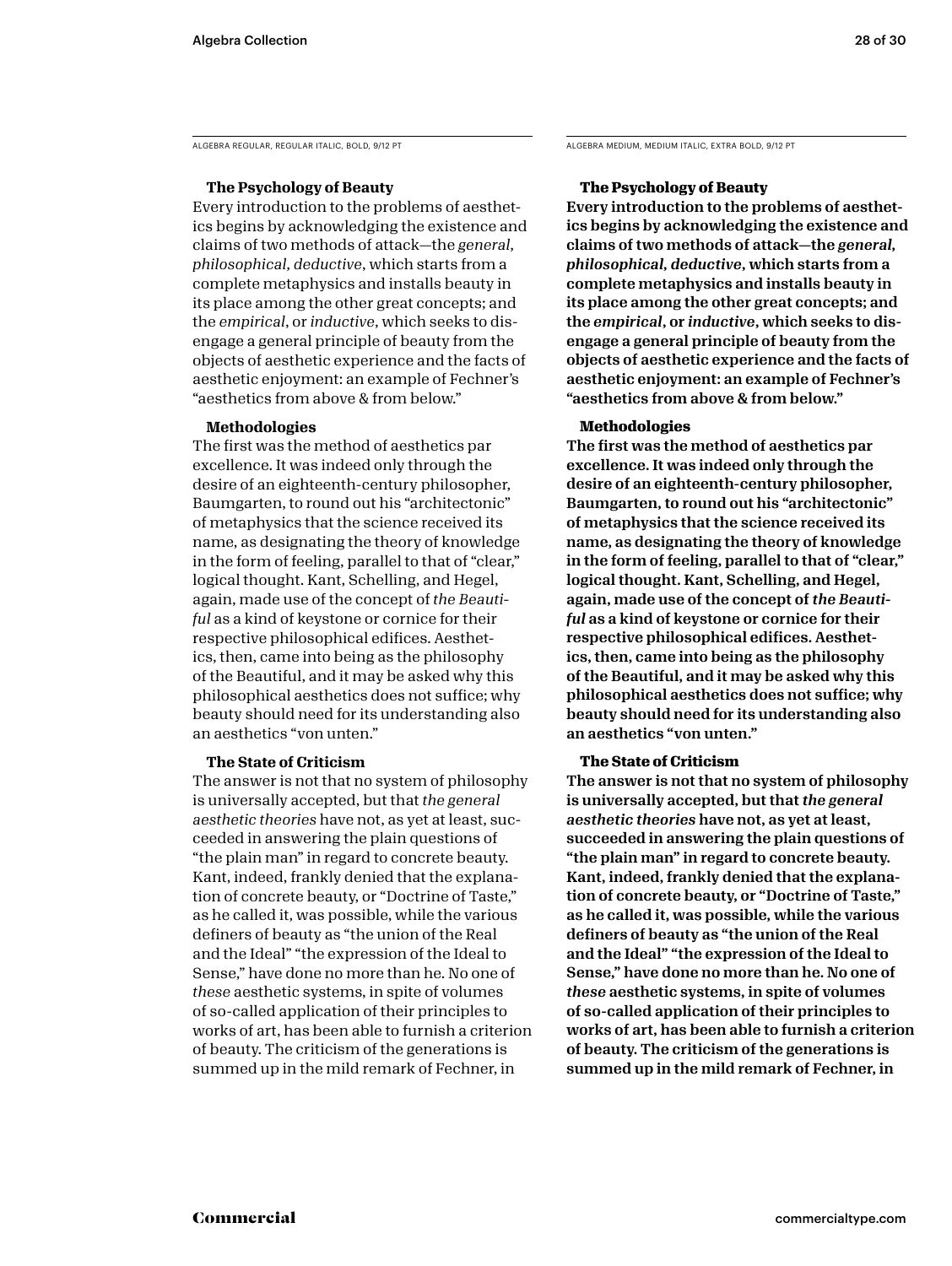### **The Psychology of Beauty**

Every introduction to the problems of aesthetics begins by acknowledging the existence and claims of two methods of attack—the *general, philosophical, deductive*, which starts from a complete metaphysics and installs beauty in its place among the other great concepts; and the *empirical*, or *inductive*, which seeks to disengage a general principle of beauty from the objects of aesthetic experience and the facts of aesthetic enjoyment: an example of Fechner's "aesthetics from above & from below."

### **Methodologies**

The first was the method of aesthetics par excellence. It was indeed only through the desire of an eighteenth-century philosopher, Baumgarten, to round out his "architectonic" of metaphysics that the science received its name, as designating the theory of knowledge in the form of feeling, parallel to that of "clear," logical thought. Kant, Schelling, and Hegel, again, made use of the concept of *the Beautiful* as a kind of keystone or cornice for their respective philosophical edifices. Aesthetics, then, came into being as the philosophy of the Beautiful, and it may be asked why this philosophical aesthetics does not suffice; why beauty should need for its understanding also an aesthetics "von unten."

### **The State of Criticism**

The answer is not that no system of philosophy is universally accepted, but that *the general aesthetic theories* have not, as yet at least, succeeded in answering the plain questions of "the plain man" in regard to concrete beauty. Kant, indeed, frankly denied that the explanation of concrete beauty, or "Doctrine of Taste," as he called it, was possible, while the various definers of beauty as "the union of the Real and the Ideal" "the expression of the Ideal to Sense," have done no more than he. No one of *these* aesthetic systems, in spite of volumes of so-called application of their principles to works of art, has been able to furnish a criterion of beauty. The criticism of the generations is summed up in the mild remark of Fechner, in his "Vorschule der Aesthetik," to the effect that the philosophical path leaves one in conceptions that, by reason of their generality, *do not well fit*  the particular cases. And so it was that empirical aesthetics arose, which does not seek to answer those plain questions as to the enjoyment of con-

ALGEBRA REGULAR, REGULAR ITALIC, BOLD, 8/11 PT ALGEBRA MEDIUM, MEDIUM ITALIC, EXTRA BOLD, 8/11 PT

### **The Psychology of Beauty**

Every introduction to the problems of aesthetics begins by acknowledging the existence and claims of two methods of attack—the *general, philosophical, deductive*, which starts from a complete metaphysics and installs beauty in its place among the other great concepts; and the *empirical*, or *inductive*, which seeks to disengage a general principle of beauty from the objects of aesthetic experience and the facts of aesthetic enjoyment: an example of Fechner's "aesthetics from above & from below."

### **Methodologies**

The first was the method of aesthetics par excellence. It was indeed only through the desire of an eighteenth-century philosopher, Baumgarten, to round out his "architectonic" of metaphysics that the science received its name, as designating the theory of knowledge in the form of feeling, parallel to that of "clear," logical thought. Kant, Schelling, and Hegel, again, made use of the concept of *the Beautiful* as a kind of keystone or cornice for their respective philosophical edifices. Aesthetics, then, came into being as the philosophy of the Beautiful, and it may be asked why this philosophical aesthetics does not suffice; why beauty should need for its understanding also an aesthetics "von unten."

### **The State of Criticism**

The answer is not that no system of philosophy is universally accepted, but that *the general aesthetic theories* have not, as yet at least, succeeded in answering the plain questions of "the plain man" in regard to concrete beauty. Kant, indeed, frankly denied that the explanation of concrete beauty, or "Doctrine of Taste," as he called it, was possible, while the various definers of beauty as "the union of the Real and the Ideal" "the expression of the Ideal to Sense," have done no more than he. No one of *these* aesthetic systems, in spite of volumes of so-called application of their principles to works of art, has been able to furnish a criterion of beauty. The criticism of the generations is summed up in the mild remark of Fechner, in his "Vorschule der Aesthetik," to the effect that the philosophical path leaves one in conceptions that, by reason of their generality, *do not well fit* the particular cases. And so it was that empirical aesthetics arose, which does not seek to answer those plain questions as to the